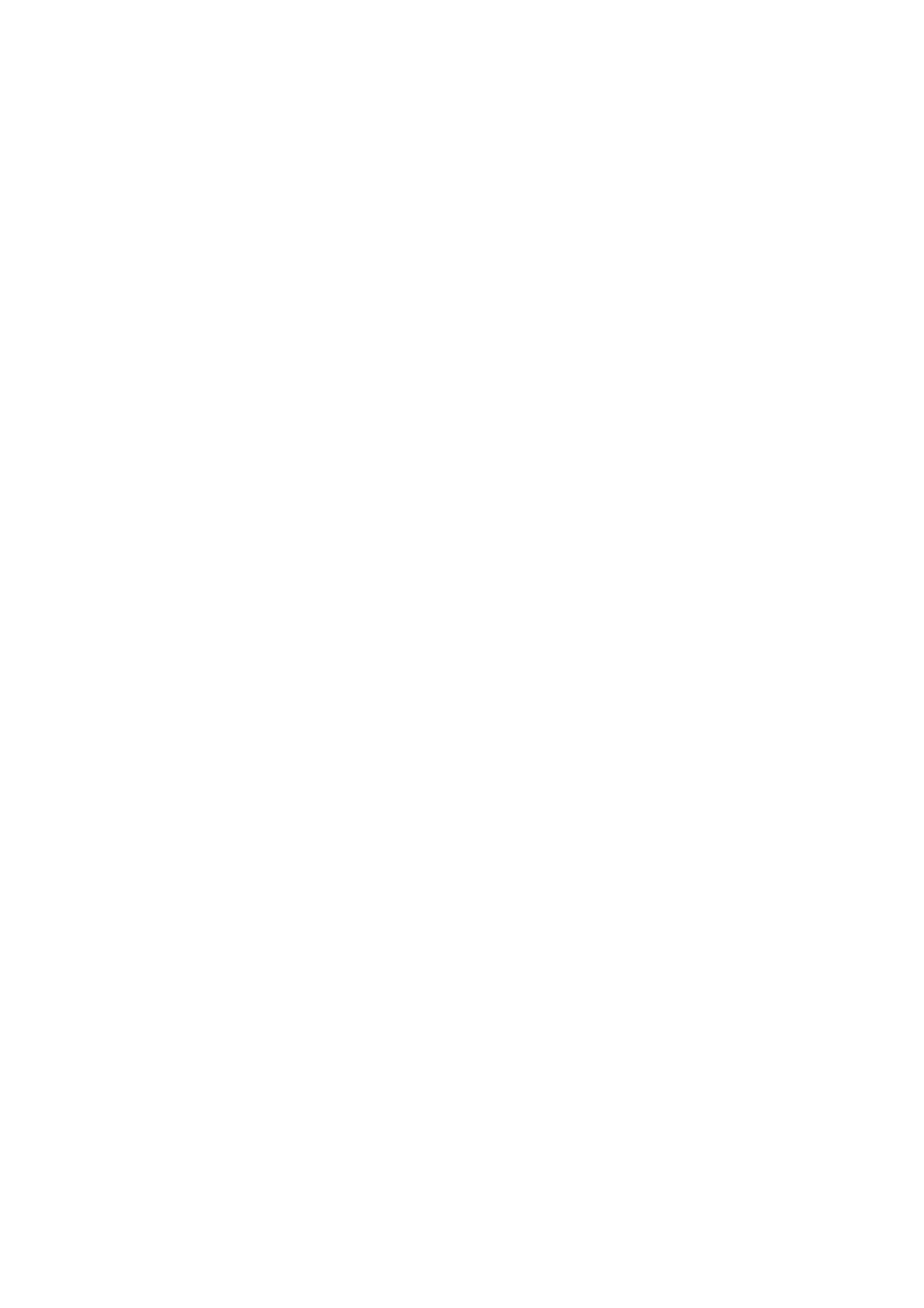## **LOCAL GOVERNMENT ACT 1995**

## SHIRE OF KALAMUNDA

## **STANDING ORDERS LOCAL LAW 2015**

## ARRANGEMENT

## **PART 1—PRELIMINARY**

- 1.1 Citation
- 1.2 Commencement
- 1.3 Purpose and intent
- 1.4 Application
- 1.5 Repeal
- 1.6 Interpretation

## **PART 2—ESTABLISHMENT AND MEMBERSHIP OF COMMITTEES**

- 2.1 Establishment of committees
- 2.2 Types of committees
- 2.3 Delegation of some powers and duties to certain committees
- 2.4 Limits on delegation of powers and duties to certain committees
- 2.5 Appointment of committee members
- 2.6 Tenure of committee membership
- 2.7 Resignation of committee members
- 2.8 Register of delegations to committees
- 2.9 Committees to report

## **PART 3—CALLING AND CONVENING MEETINGS**

- 3.1 Ordinary and special Council meetings
- 3.2 Calling Council meetings
- 3.3 Convening Council meetings
- 3.4 Calling committee meetings
- 3.5 Convening committee meetings
- 3.6 Public notice of meetings

#### **PART 4—PRESIDING MEMBER AND QUORUM**

*Division 1: Who presides* 

- 4.1 Who presides
- 4.2 When the Deputy President can act
- 4.3 Who acts if no President
- 4.4 Election of presiding members of committees
- 4.5 Election of deputy presiding members of committees
- 4.6 Functions of deputy presiding members
- 4.7 Who acts if no presiding member

#### *Division 2—Quorum*

- 4.8 Quorum for meetings
- 4.9 Reduction of quorum for Council meetings
- 4.10 Reduction of quorum for committee meetings
- 4.11 Procedure where no quorum to begin a meeting
- 4.12 Procedure where quorum not present during a meeting
- 4.13 Names to be recorded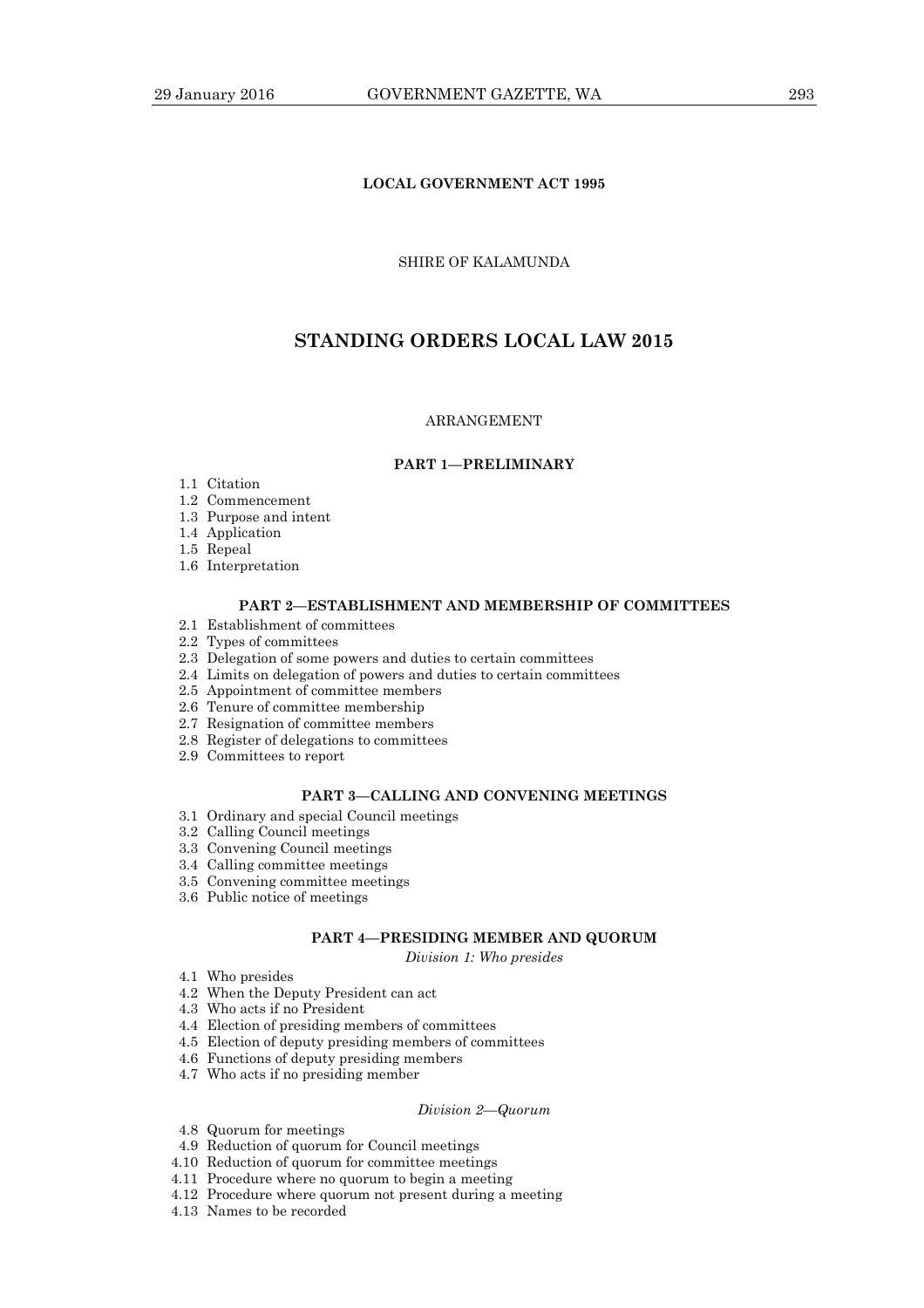## **PART 5—BUSINESS OF A MEETING**

- 5.1 Business to be specified
- 5.2 Order of business
- 5.3 Motions of which previous notice has been given
- 5.4 New business of an urgent nature
- 5.5 Motions without notice
- 5.6 Adoption by exception resolution

## **PART 6—PUBLIC PARTICIPATION**

- 6.1 Meetings generally open to the public
- 6.2 Meetings not open to the public
- 6.3 Question time for the public
- 6.4 Question time for the public at certain meetings
- 6.5 Minimum question time for the public
- 6.6 Procedures for question time for the public
- 6.7 Other procedures for question time for the public
- 6.8 Distinguished visitors
- 6.9 Deputations
- 6.10 Petitions
- 6.11 Presentations
- 6.12 Participation at committee meetings
- 6.13 Council may meet to hear public submissions
- 6.14 Public Inspection of agenda materials
- 6.15 Confidentiality of information withheld
- 6.16 Recording of proceedings
- 6.17 Standard of conduct
- 6.18 Right of reply

## **PART 7—QUESTIONS BY MEMBERS**

- 7.1 With due notice
- 7.2 Without due notice

## **PART 8—CONDUCT OF MEMBERS**

- 8.1 Members to be in their proper places
- 8.2 Respect to the presiding member
- 8.3 Titles to be used
- 8.4 Advice of entry or departure
- 8.5 Members to indicate their intention to speak
- 8.6 Priority of speaking
- 8.7 Presiding member may take part in debates
- 8.8 Relevance
- 8.9 Speaking twice
- 8.10 Duration of speeches
- 8.11 No speaking after conclusion of debate
- 8.12 No interruption
- 8.13 Personal explanations
- 8.14 No reopening of discussion
- 8.15 Adverse reflection
- 8.16 Withdrawal of offensive language

## **PART 9—PRESERVING ORDER**

- 9.1 Presiding member to preserve order
- 9.2 Point of order
- 9.3 Procedures on a point of order
- 9.4 Calling attention to breach
- 9.5 Ruling by the presiding member
- 9.6 Continued breach of order
- 9.7 Right of presiding member to adjourn

## **PART 10—DEBATE OF MEMBERS**

- 10.1 Recommendations in reports
- 10.2 Alternate motion
- 10.3 Motions to be stated and in writing
- 10.4 Motions to be supported
- 10.5 Unopposed business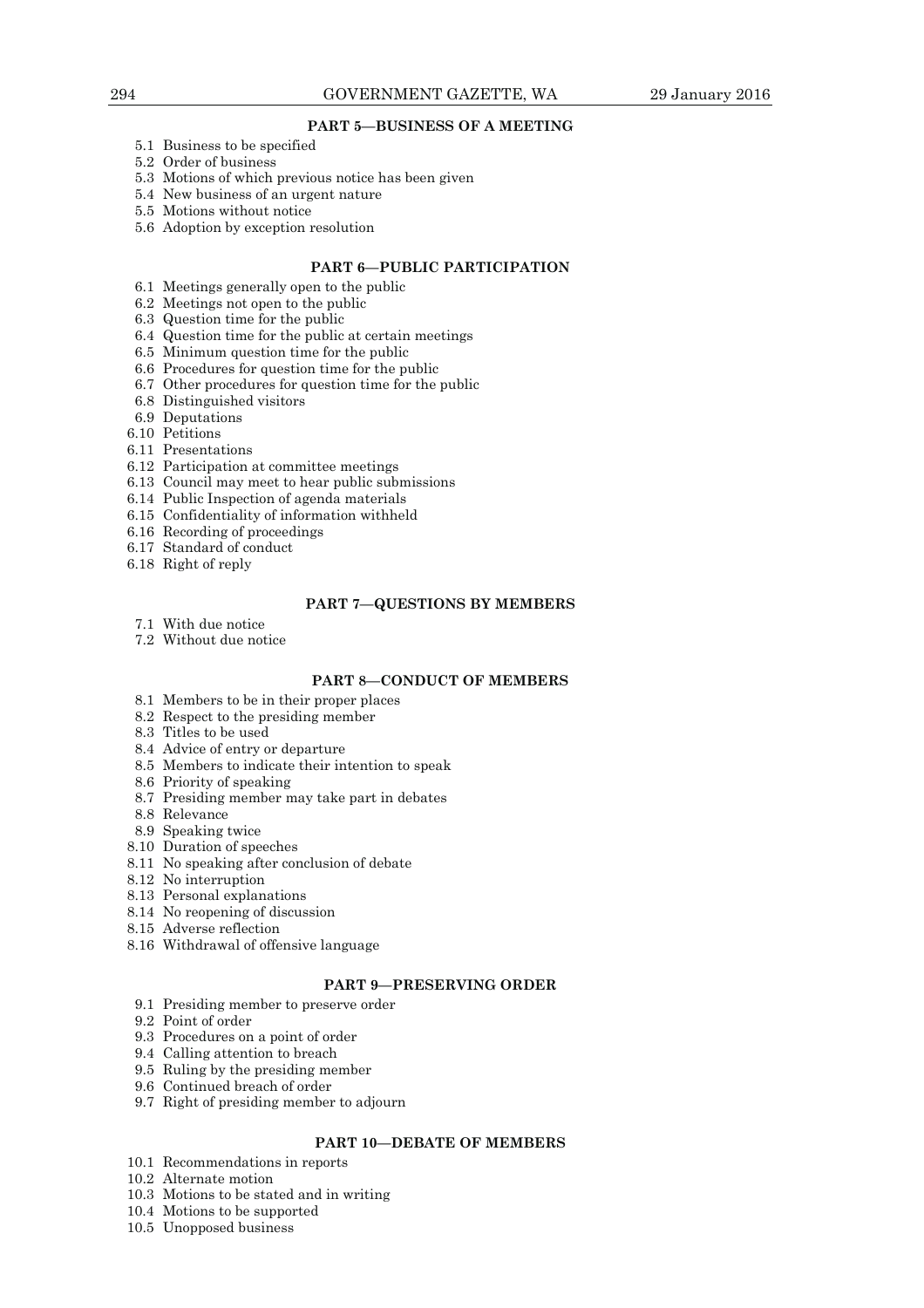- 10.6 Only one substantive motion at a time
- 10.7 Order of call in debate
- 10.8 Limit of debate
- 10.9 Member may require question to be read
- 10.10 Consent of seconder required for alteration
- 10.11 Order of amendments
- 10.12 Form of an amendment
- 10.13 Amendment must not negate original motion
- 10.14 Relevance of amendments
- 10.15 Mover of motion may speak on amendment
- 10.16 Effect of an amendment
- 10.17 Withdrawal of motion or amendment
- 10.18 Right of reply
- 10.19 Foreshadowing alternative motions

## **PART 11—PROCEDURAL MOTION**

- 11.1 Permissible procedural motions
- 11.2 No debate
- 11.3 Who may move
- 11.4 Procedural motions—right of reply on substantive motion
- 11.5 Meeting to proceed to the next business
- 11.6 Debate to be adjourned
- 11.7 Meeting now adjourn
- 11.8 Question to be put
- 11.9 Member to be no longer heard
- 11.10 Ruling of the presiding member to be disagreed with

## **PART 12—DISCLOSURE OF INTERESTS**

12.1 Disclosure of interests

## **PART 13—VOTING**

- 13.1 Question—when put
- 13.2 Voting
- 13.3 Majorities required for decisions
- 13.4 Method of taking vote

#### **PART 14—MINUTES OF MEETINGS**

- 14.1 Keeping of minutes
- 14.2 Content of minutes
- 14.3 Public inspection of unconfirmed minutes
- 14.4 Confirmation of minutes

#### **PART 15—ADJOURNMENT OF MEETING**

- 15.1 Meeting may be adjourned
- 15.2 Effect of adjournment

#### **PART 16—REVOKING OR CHANGING DECISIONS**

- 16.1 Requirements to revoke or change decisions
- 16.2 Limitations on powers to revoke or change decisions
- 16.3 Implementing a decision

## **PART 17—SUSPENSION OF LOCAL LAW**

- 17.1 Suspension of local law
- 17.2 Where local law does not apply

#### **PART 18—MEETINGS OF ELECTORS**

- 18.1 Electors' general meetings
- 18.2 Matters for discussion at electors' general meetings
- 18.3 Electors' special meetings
- 18.4 Requests for electors' special meetings
- 18.5 Convening electors' meetings
- 18.6 Who presides at electors' meetings
- 18.7 Procedure for electors' meetings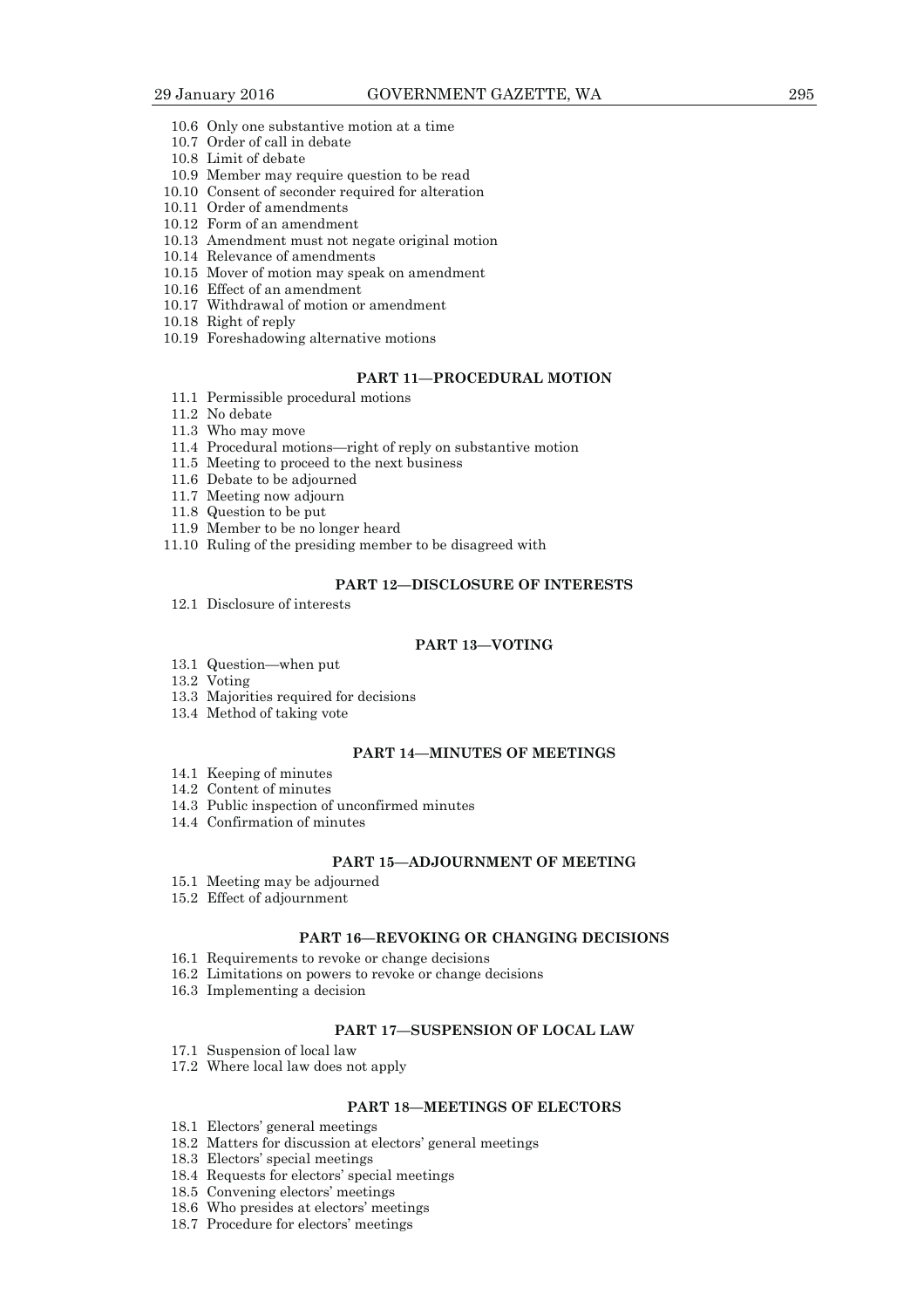18.8 Participation of non-electors

18.9 Voting at electors' meetings

18.10 Minutes of electors' meetings

18.11 Decisions made at electors' meetings

## **PART 19—ENFORCEMENT**

19.1 Penalty for breach

19.2 Who can prosecute

## **Schedule 1**

Petition of Electors of the Shire of Kalamunda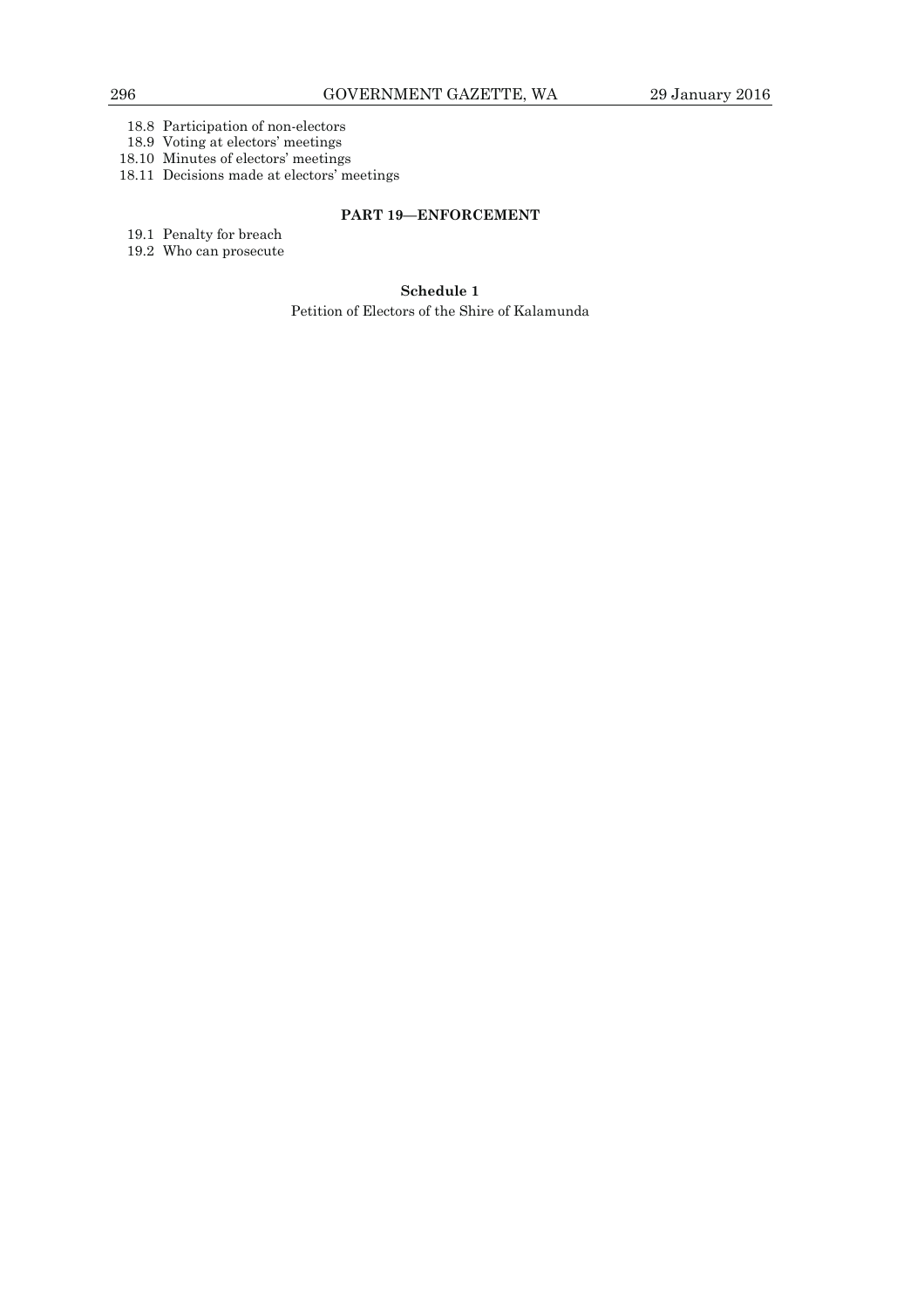## **LOCAL GOVERNMENT ACT 1995**

## SHIRE OF KALAMUNDA

## **STANDING ORDERS LOCAL LAW 2015**

Under the powers conferred by the *Local Government Act 1955* and under all other powers enabling it, the Council of the Shire of Kalamunda resolved on 21 December 2015 to make the following local law.

#### **PART 1—PRELIMINARY**

## **1.1 Citation**

This local law may be cited as the *Shire of Kalamunda Standing Orders Local Law 2015.* 

#### **1.2 Commencement**

This local law comes into operation 14 days after the date of its publication in the *Government Gazette* 

#### **1.3 Purpose and intent**

(1) The purpose of the local law is to provide for the conduct of meetings of the Council, Committees and electors.

(2) This local law is intended to result in—

- (a) better decision-making at meetings;
- (b) the orderly and efficient conduct of meetings;
- (c) greater community participation and understanding of the business of the Council; and
- (d) more open and accountable local government.

## **1.4 Application**

All meetings of the Council, committees and the electors are to be conducted in accordance with the Act, the Regulations and this local law.

#### **1.5 Repeal**

The *Shire of Kalamunda Standing Orders Local Law 1999* as published in the *Government Gazette* on 20 August 1999, and amendments published in the *Government Gazette* on 30 December 2003 are repealed on the day this local law comes into operation.

#### **1.6 Interpretation**

In this local law, unless the contrary intention appears—

*absolute majority* has the meaning given to ¡t in the Act;

*Act* means the *Local Government Act 1995*;

*CEO* means the Chief Executive employee of the Shire;

*committee* means a committee of the council (established under section 5.8 of the Act);

*Council* means the Council of the Shire;

*Councillor* has the same meaning as is given to it in the Act;

*Deputy President* means the deputy president of the Shire

*employee* has the same meaning as is given to it in the Act;

*Local Government* means the Shire

*meeting* means a meeting of the Council or of a committee, or an electors' meeting, as the context requires;

*member* has the same meaning as given to it in the Act;

*Minister* means the Minister responsible for administering the Act;

*President* means the president of the Shire;

*presiding person* means the person presiding at a meeting;

*Regulations* means the *Local Government (Administration) Regulations 1996*;

*Shire* means the Shire of Kalamunda;

*simple majority* means more than 50% of the members present and voting;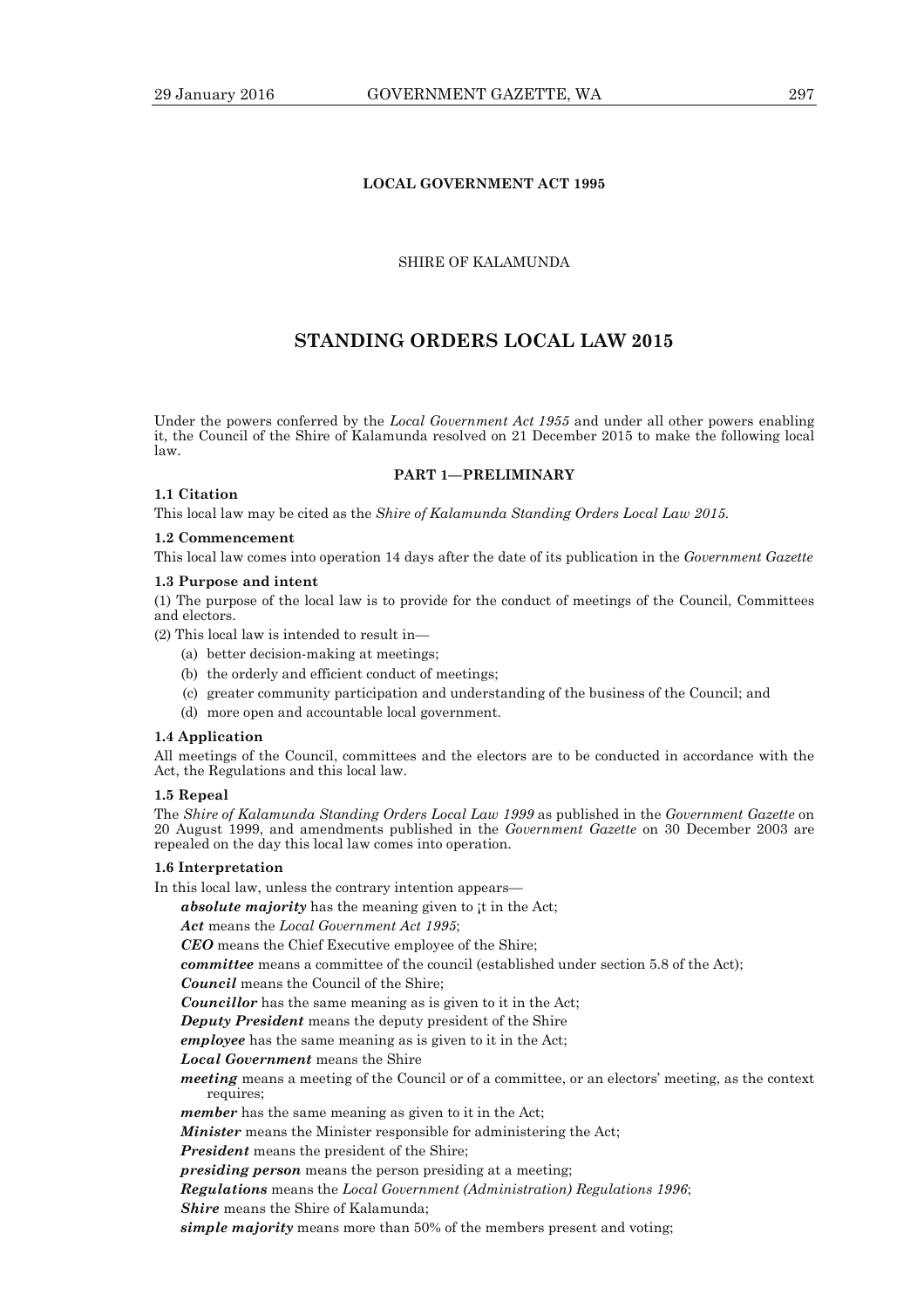*special majority* has the same meaning as is given to it in the Act;

*substantive motion* means an original motion, or an original motion as amended, but does not include an amendment motion or a procedural motion.

## **PART 2—ESTABLISHMENT AND MEMBERSHIP OF COMMITTEES**

## **2.1 Establishment of committees**

(1) The establishment of committees is dealt with in the Act.

(2) A Council resolution to establish a committee under section 5.8 of the Act is to include—

- (a) the terms of reference of the committee;
- (b) the number of Council members, employees and other persons to be appointed to the committee;
- (c) the names or titles of the Council members and employees to be appointed to the committee;
- (d) the names of other persons to be appointed to the committee or an explanation of the procedure to be followed to determine the appointments; and
- (e) details of the delegation of any powers or duties to the committee under section 5.16 of the Act.

(3) This local law is to apply to the conduct of committee meetings.

#### **2.2 Types of committees**

The types of committees are dealt with in the Act.

#### **2.3 Delegation of some powers and duties to certain committees**

The delegation of some powers and duties to certain committees is dealt with in the Act.

#### **2.4 Limits on delegation of powers and duties to certain committees**

The limits on the delegation of powers and duties to certain committees are dealt with in the Act.

## **2.5 Appointment of committee members**

The appointment of committee members is dealt with in the Act.

#### **2.6 Tenure of committee membership**

Tenure of committee membership is dealt with in the Act.

#### **2.7 Resignation of committee members**

The resignation of committee members is dealt with in the Regulations.

#### **2.8 Register of delegations to committees**

The register of delegations to committees is dealt with in the Act.

## **2.9 Committees to report**

A committee—

- (a) is answerable to the Council; and
- (b) is to report on its activities when, and to the extent, required by the Council.

## **PART 3—CALLING AND CONVENING MEETINGS**

#### **3.1 Ordinary and special Council meetings**

(1) Ordinary and special Council meetings are dealt with in the Act.

(2) An ordinary meeting of the Council, held on a monthly basis or otherwise as determined by the Council, is for the purpose of considering and dealing with the ordinary business of the Council.

(3) A special meeting of the Council is held for the purpose of considering and dealing with Council business that is urgent, complex in nature, for a particular purpose or confidential.

## **3.2 Calling Council meetings**

The calling of Council meetings is dealt with in the Act.

#### **3.3 Convening Council meetings**

(1) The convening of a Council meeting is dealt with in the Act.

(2) Subject to subclause (3), the CEO is to give at least 72 hours notice, for the purposes of section 5.5 of the Act, in convening a special meeting of the Council.

(3) Where, in the opinion of the President or at least one-third of the members, there is a need to meet urgently, the CEO may give a lesser period of notice of a special Council meeting.

#### **3.4 Calling committee meetings**

A meeting of a committee is to be held—

- (a) If called for in a verbal or written request to the CEO by the President or the presiding member of the committee, advising the date and purpose of the proposed meeting;
- (b) If called for by at least one-third of the members of the committee in a notice to the CEO, setting out the date and purpose of the proposed meeting; or
- (c) In accordance with a decision of the Council or the committee.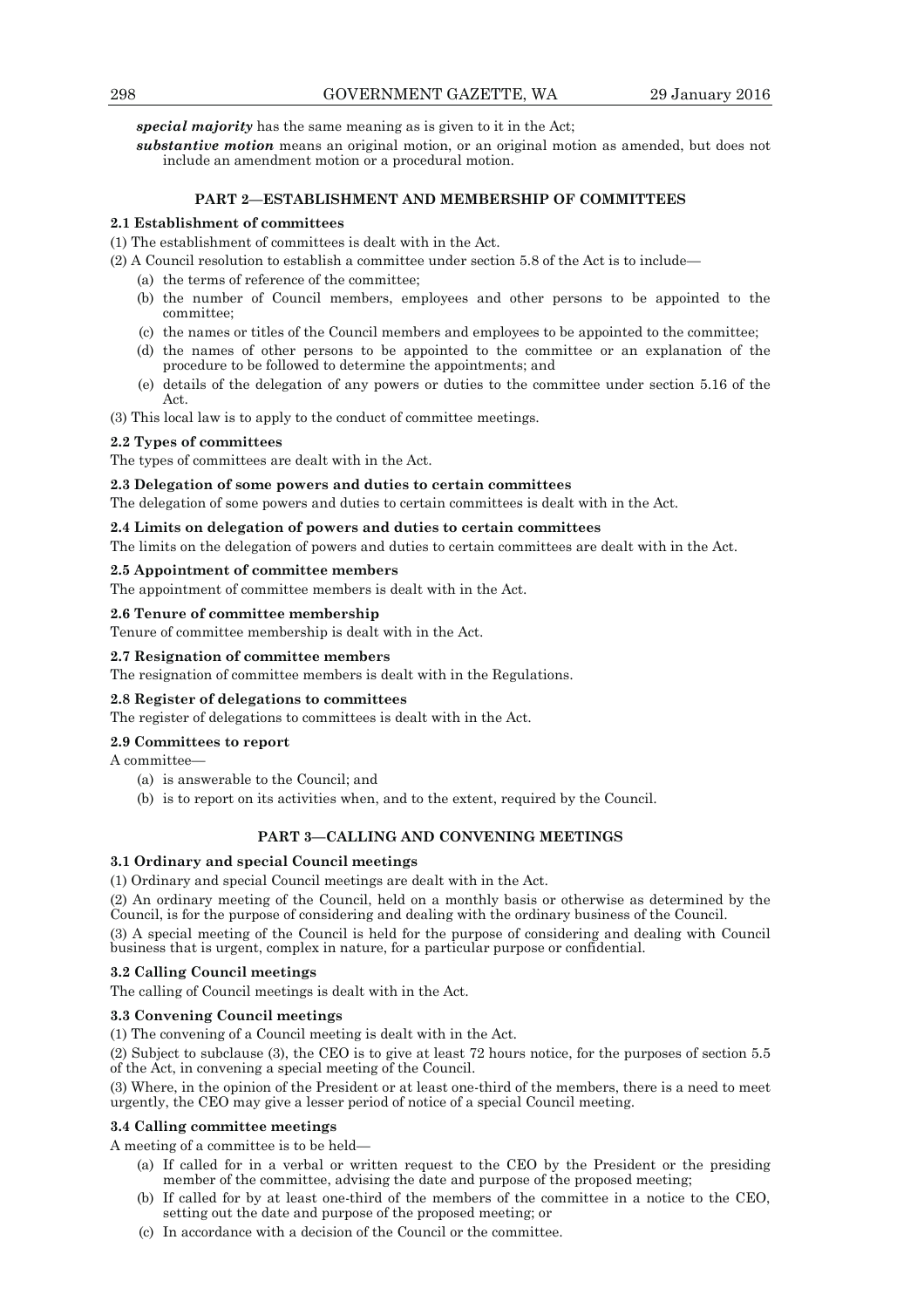#### **3.5 Convening committee meetings**

(1) The CEO is to convene a committee meeting by giving each member of the committee notice of the date, time and place of the meeting and an agenda for the meeting

(2) Subject to subclause (3), the CEO is to give at least 72 hours' notice, for the purposes of subclause (1), in convening a meeting of a committee.

(3) Where, in the opinion of the President, the presiding member of the committee or at least onethird of the members of the committee, there is a need to meet urgently, the CEO may give a lesser period of notice of a committee meeting.

#### **3.6 Public notice of meetings**

Public notice of meetings is dealt with in the Regulations.

#### **PART 4—PRESIDING MEMBER AND QUORUM**

*Division 1: Who presides* 

#### **4.1 Who presides**

Who presides at a Council meeting is dealt with in the Act.

#### **4.2 When the Deputy President can act**

When the Deputy President can act is dealt with in the Act.

#### **4.3 Who acts if no President**

Who acts if there is no President is dealt with in the Act.

## **4.4 Election of presiding members of committees**

The election of presiding members of committees and their deputies is dealt with in the Act.

#### **4.5 Election of deputy presiding members of committees**

The election of deputy presiding members of committees is dealt with in the Act.

## **4.6 Functions of deputy presiding members**

The functions of deputy presiding members are dealt with in the Act.

## **4.7 Who acts if no presiding member**

Who acts if no presiding member is dealt with in the Act.

#### *Division 2—Quorum*

#### **4.8 Quorum for meetings**

The quorum for meetings is dealt with in the Act.

#### **4.9 Reduction of quorum for Council meetings**

The power of the Minister to reduce the number for a quorum and certain majorities is dealt with in the Act.

#### **4.10 Reduction of quorum for committee meetings**

The reduction of a quorum for committee meetings is dealt with in the Act.

## **4.11 Procedure where no quorum to begin a meeting**

The procedure where there is no quorum to begin a meeting is dealt with in the Regulations.

#### **4.12 Procedure where quorum not present during a meeting**

If at any time during a meeting a quorum is not present, the presiding member is—

- (a) immediately to suspend the proceedings of the meeting for a period of up to 15 minutes; and
- (b) if a quorum is not present at the expiry of that period, the presiding member is to adjourn the meeting to some future time or date.

## **4.13 Names to be recorded**

At any meeting—

- (a) at which there is not a quorum present; or
- (b) which is adjourned for want of a quorum,

the names of the members then present are to be recorded in the minutes.

#### **PART 5—BUSINESS OF A MEETING**

#### **5.1 Business to be specified**

(1) No business is to be transacted at any ordinary meeting of the Council other than that specified in the agenda, without the approval of the presiding member or the Council.

(2) No business is to be transacted at a special meeting of the Council other than that given in the notice as the purpose of the meeting.

(3) No business is to be transacted at a committee meeting other than that specified in the agenda or in the notice of the meeting as the purpose of the meeting, without the approval of the presiding member or the committee.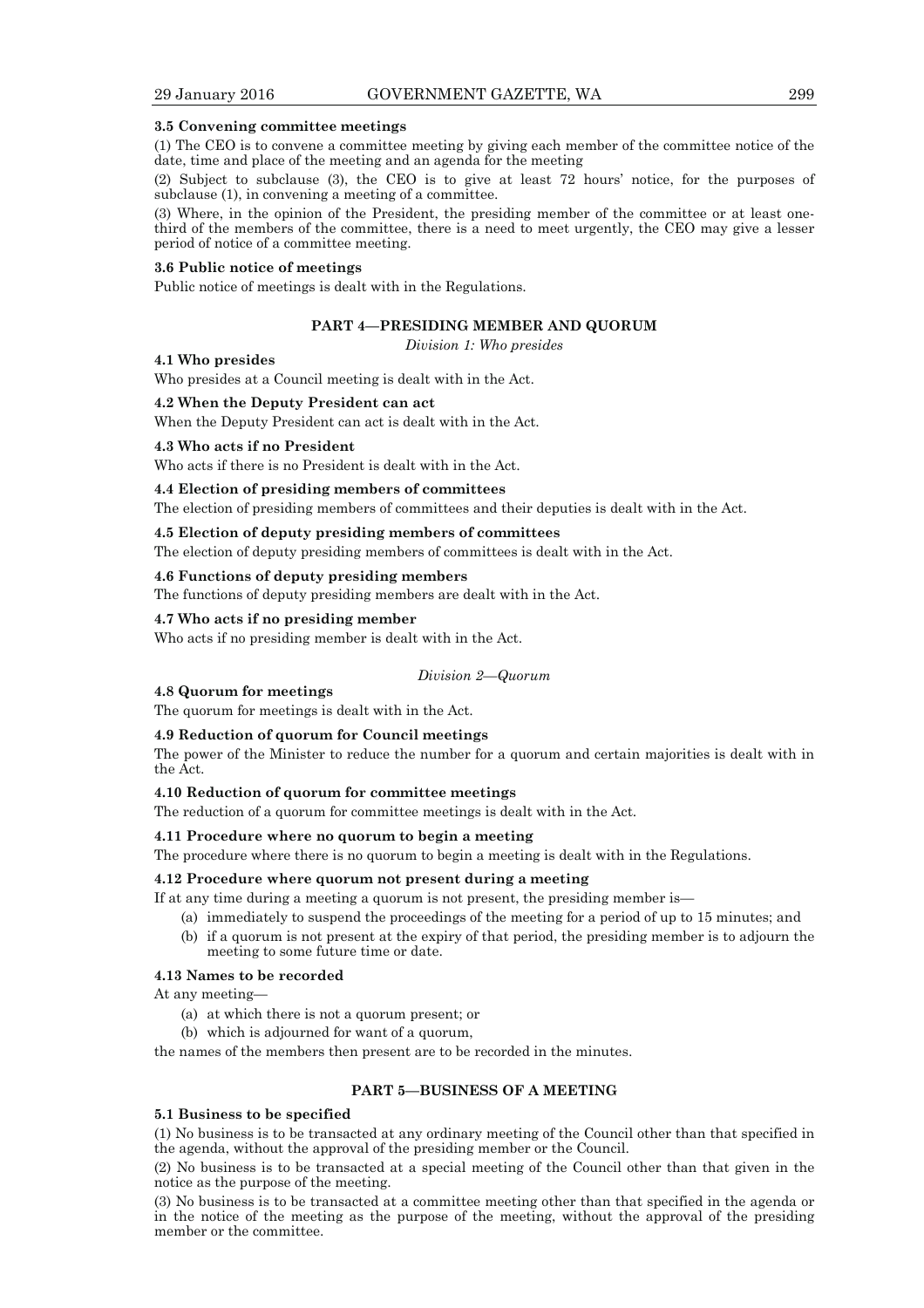(4) Where a Council meeting is adjourned to the next ordinary meeting of the Council, the business unresolved at the meeting that is adjourned is to be dealt with as soon as practicable after the confirmation of the minutes of the previous meeting.

(5) Where a committee meeting is adjourned to the next ordinary committee meeting, the business unresolved at the meeting that is adjourned is to be dealt with as soon as practicable after the confirmation of the minutes of the previous meeting.

(6) Where a Council or committee meeting is adjourned to a meeting not described in subclauses (4) or (5), no business is to be transacted at that later meeting other than that—

- (a) is specified in the notice of the meeting that is adjourned; and
- (b) which remains unresolved.

#### **5.2 Order of business**

(1) The order of business of an ordinary meeting of the Council or a committee must be determined by the Council from time to time.

(2) Unless otherwise decided by the Council, the order of business at any special meeting of the Council is to be the order in which that business stands in the agenda of the meeting.

(3) In determining the order of business for any meeting of the Council or a committee, the provisions of the Act and Regulations relating to the time at which public question time is to be held are to be observed.

#### **5.3 Motions of which previous notice has been given**

(1) Unless the Act, Regulations or this local law otherwise provide, a member may raise at a meeting such business as he or she considers appropriate, in the form of a motion, of which notice has been given in writing to the CEO and which has been included on the agenda.

(2) A notice of motion under subclause (1) is to be given at least 4 clear working days before the meeting at which the motion is moved.

(3) A notice of motion is to relate to the good governance of the district.

(4) The CEO—

- (a) with the concurrence of the President, may exclude from the notice paper any notice of motion deemed to be, or likely to involve, a breach of any of this local law or any other written law;
- (b) must inform members on each occasion that a notice has been excluded and the reasons for that exclusion;
- (c) may, after consultation with the member where this is practicable, make such amendments to the form but not the substance as will bring the notice of motion into due form; and
- (d) may provide to the meeting relevant and material facts and circumstances pertaining to the notice of motion on such matters as policy, budget and law.

(5) A motion of which notice has been given is to lapse unless—

- (a) the member who gave notice of it, or some other member authorised by the originating member in writing, moves the motion when called on; or
- (b) the meeting on a motion agrees to defer consideration of the motion to a later stage or date.

(6) If a notice of motion is given and lapses under subclause (5), notice of a motion in the same terms or to the same effect is not to be given again for at least 3 months from the date of such lapse.

#### **5.4 New business of an urgent nature**

(1) In cases of extreme urgency or other special circumstances, matters may, on a motion by the presiding member that is carried by the meeting, be raised without notice and decided by the meeting.

(2) In subclause (1), 'cases of extreme urgency or other special circumstances' means matters—

- (a) that have arisen after the preparation of the agenda that are considered by the presiding member to be of such importance and urgency that they are unable to be dealt with administratively by the Local Government and must be considered and dealt with by the Council or committee before the next meeting; and
- (b) that, if not dealt with at the meeting, are likely to—
	- (i) have a significant adverse effect (financially or otherwise) on the Local Government; or
	- (ii) result in a contravention of a written law.

(3) Before debate begins on a matter under this clause that is not the subject of a written employee report to the meeting—

- (a) the presiding member is to ask the CEO to give; and
- (b) the CEO, or the CEO's nominee, is to give,

a verbal report to the meeting.

(4) The minutes of the meeting are to include—

- (a) a summary of the verbal report and any recommendations of the CEO or the CEO's nominee; and
- (b) the reasons for any decision made at the meeting that is significantly different from any advice or recommendations of the CEO or the CEO's nominee.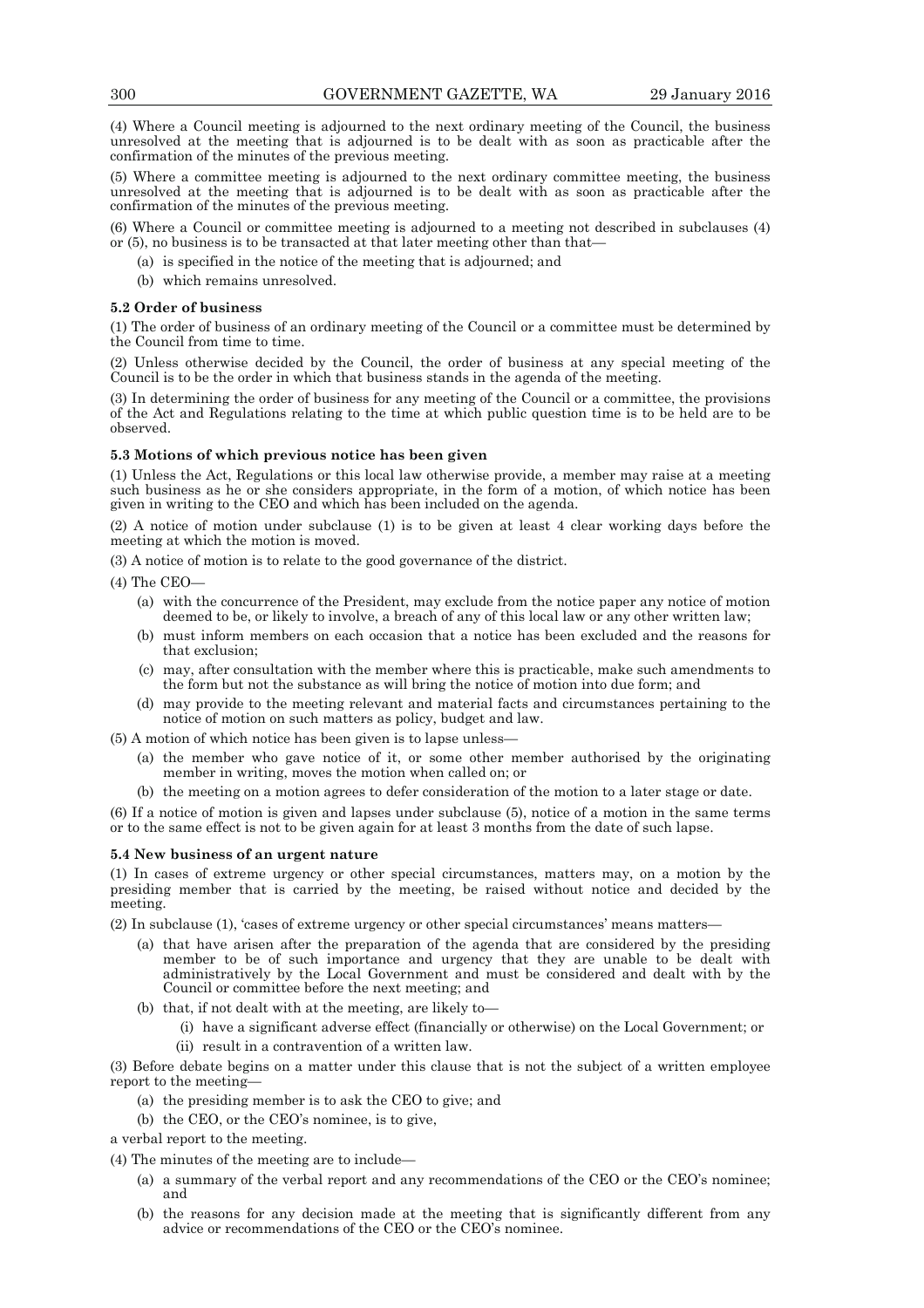#### **5.5 Motions without notice**

A motion moved without notice, must be worded so as to refer to a particular matter for investigation and report to a committee for consideration of the Council at a later date.

#### **5.6 Adoption by exception resolution**

(1) In this clause 'adoption by exception resolution' means a resolution of the Council that has the effect of adopting, recommendations from any committee or, for a number of specifically identified reports, the employee recommendation as the Council resolution.

(2) Subject to subclause (3), the Council may pass an adoption by exception resolution.

(3) An adoption by exception resolution may not be used for a matter—

- (a) that requires a 75% majority or a special majority;
- (b) in which an interest has been disclosed;
- (c) that has been the subject of a petition or deputation;
- (d) that is a matter on which a member wishes to make a statement; or
- (e) that is a matter on which a member wishes to move a motion that is different to the recommendation.

## **PART 6—PUBLIC PARTICIPATION**

## **6.1 Meetings generally open to the public**

Meetings being generally open to the public is dealt with in the Act.

#### **6.2 Meetings not open to the public**

(1) The CEO may, at any time, recommend that a meeting or part of a meeting be closed to members of the public.

(2) The Council or a committee, in one or more of the circumstances dealt with in the Act, may at any time, by resolution, decide to close a meeting or part of a meeting.

(3) If a resolution under subclause (2) is carried—

- (a) the presiding member is to direct everyone to leave the meeting except—
	- (i) the members;
	- (ii) the CEO;
	- (iii) any employee specified by the presiding member; and
- (b) the meeting is to be closed to the public until, at the conclusion of the matter justifying the closure of the meeting to the public, the Council or the committee, by resolution, decides otherwise.

(4) A person who fails to comply with a direction under subclause (3)(a) may, by order of the presiding member, be removed from the meeting.

(5) While the resolution under subclause (2) remains in force, the operation of clause 8.9 is to be suspended until the Council or the committee, by resolution, decides otherwise.

(6) A resolution under this clause may be made without notice.

(7) Unless the Council resolves otherwise, once the meeting is reopened to members of the public, the presiding member is to ensure that any resolution of the Council made while the meeting was closed is to be read out including the vote of a member or members that is required under clause 13.4(3) to be included in the minutes.

#### **6.3 Question time for the public**

Question time for the public is dealt with in the Act.

#### **6.4 Question time for the public at certain meetings**

Question time for the public at certain meetings is dealt with in the Regulations.

#### **6.5 Minimum question time for the public**

Minimum question time for the public is dealt with in the Regulations.

## **6.6 Procedures for question time for the public**

Procedures for question time for the public are dealt with in the Regulations.

#### **6.7 Other procedures for question time for the public**

(1) A member of the public who raises a question during question time, is to state his or her name and address.

(2) A question may be taken on notice by the Council or a committee for later response.

- (3) When a question is taken on notice the CEO is to ensure that—
	- (a) a response is given to the member of the public in writing; and
		- (b) a summary of the response is included in the agenda of the next meeting of the Council or the committee.

(4) Where a question relating to a matter in which a relevant person has an interest is directed to the relevant person, the relevant person is to—

- (a) declare that he or she has an interest in the matter; and
- (b) allow another person to respond to the question.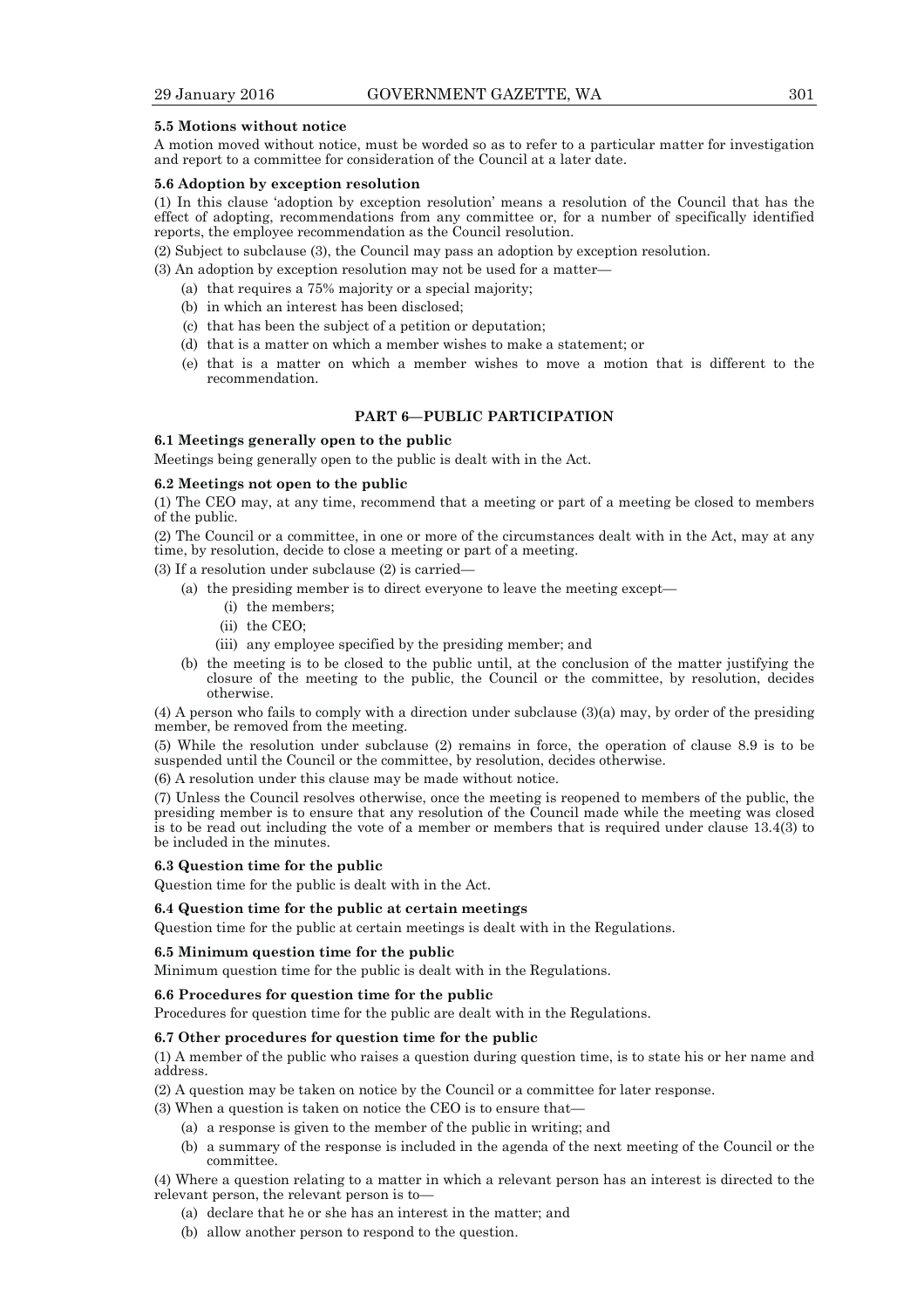(5) Where a member of the public provides written questions then the presiding member may elect for the questions to be responded to as normal business correspondence.

- (6) The presiding member may decide that a public question must not be responded to where—
	- (a) the same or similar question was asked at a previous meeting, a response was provided and the member of the public is directed to the minutes of the meeting at which the response was provided;
	- (b) the member of the public uses public question time to make a statement, provided that the presiding member has taken reasonable steps to assist the member of the public to phrase the statement as a question; or
	- (c) the member of the public asks a question that is offensive or defamatory in nature, provided that the presiding member has taken reasonable steps to assist the member of the public to phrase the question in a manner that is not offensive or defamatory.

(7) The presiding member may agree to extend public question time.

(8) Where an answer to a question is given at a meeting, a summary of the question and the answer is to be included in the minutes.

(9) In this clause: "**relevant person**" has the same meaning as in section 5.59 of the Act.

#### **6.8 Distinguished visitors**

If a distinguished visitor is present at a meeting of the Council, the presiding member may acknowledge the presence of the distinguished visitor at an appropriate time during the meeting, and the presence of that visitor must be recorded in the minutes.

## **6.9 Deputations**

(1) Any person or group wishing to be received as a deputation by the Council or a committee, is to either—

- (a) apply, before the meeting, to the President for approval; or
- (b) with the approval of the presiding member, at the meeting, address the Council or a committee.

(2) Any application for a deputation is to include details of the topic on which the deputation is to be made and a brief outline of the contents of the proposed submission which will be made during the deputation.

(3) The President may either—

- (a) approve the request and invite the deputation to attend a meeting of the Council or committee; or
- (b) refer the request to the Council or the committee to decide by simple majority whether or not to receive the deputation.

(4) Unless the Council or committee resolves otherwise, a deputation invited to attend a Council or committee meeting—

- (a) is not to exceed 5 persons, only 2 of whom may address the Council or a committee, although others may respond to specific questions from members;
- (b) is not to address the Council or a committee for a period exceeding 10 minutes without the agreement of the Council; and
- (c) an extension of time and the increase in number of speaking members of the deputation may be allowed with the leave of the presiding member.

(5) Unless decided otherwise by the President or presiding member of a committee, the number of deputations approved for any meeting must not exceed four.

(6) Any matter which is the subject of a deputation to the Council or a committee is not to be decided by the Council or the committee until the deputation has completed its presentation.

#### **6.10 Petitions**

(1) Where a member or the CEO receives a petition conforming to the requirements of subclause (2), that petition is to be presented to the next Council meeting.

(2) Except where required by the Act, the Regulations or any other written law, any petition to the Council—

- (a) must be addressed to the Council;
- (b) state the name and address of the person to whom correspondence in respect of the petition may be served; and
- (c) be in the form detailed in Schedule 1 of this local law.

(3) Once a petition is presented to the Council, a motion may be moved to receive the petition and refer it to the CEO for action.

#### **6.11 Presentations**

(1) In this clause, a *presentation* means the acceptance of a gift or an award by the Council on behalf of the Local Government or the community.

(2) A presentation may be made to the Council at a meeting only with the prior approval of the President.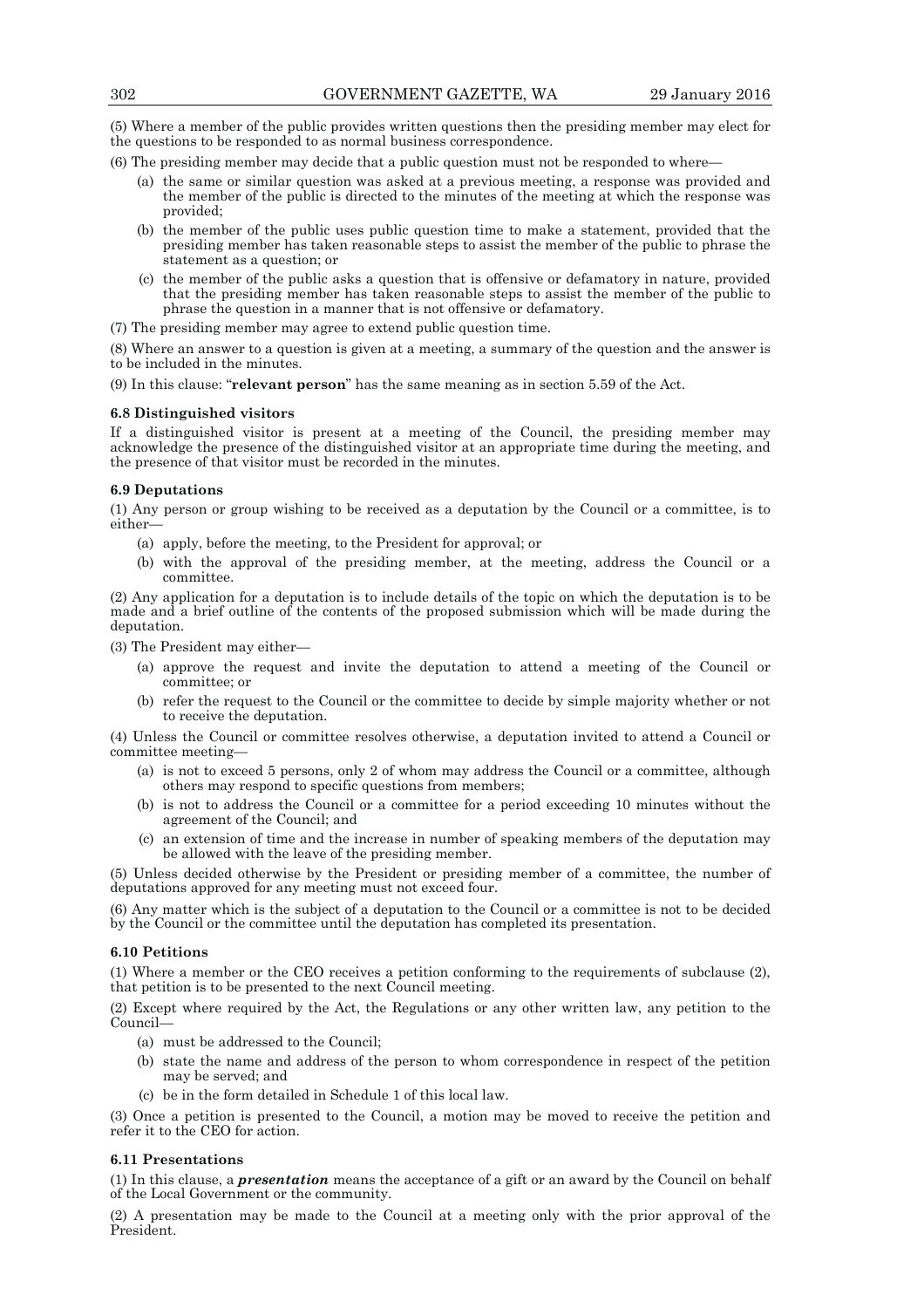#### **6.12 Participation at committee meetings**

(1) In this clause a reference to a *person* is to a person who—

- (a) is entitled to attend a committee meeting;
- (b) attends a committee meeting; and
- (c) is not a member of that committee.

(2) Without the consent of the presiding member, no person is to address a committee meeting.

(3) The presiding member of a committee may allow a person to make an oral submission to the committee for up to 3 minutes on a recommendation contained in a report to the committee, with a maximum of 3 speakers for the recommendation and 3 speakers against the recommendation.

(4) A person addressing the committee with the consent of the presiding member is to cease that address immediately after being directed to do so by the presiding member.

(5) A person who fails to comply with a direction of the presiding member under subclause (4) may, by order of the presiding member, be removed from the committee room.

(6) The Council may make a policy dealing with the circumstances in which a person may be given consent to address a committee meeting.

#### **6.13 Council may meet to hear public submissions**

(1) Where an item on the agenda at a Council meeting is contentious and is likely be the subject of a number of deputations, the Council may resolve to meet at another time to provide a greater opportunity to be heard.

(2) The CEO and the President must set the time and date of the meeting to provide the opportunity to be heard.

(3) Where the Council resolves to meet to provide the opportunity to be heard under subclause (1), the presiding member must—

- (a) instruct the CEO to provide local public notice of the time and date when the Council will meet to provide an opportunity to be heard;
- (b) provide a written invitation to attend the meeting to provide the opportunity to be heard to all members of the public who have applied under clause 6.9 to make a deputation on the issue; and
- (c) cause minutes to be kept of the meeting to provide the opportunity to be heard.

(4) A meeting held under subclause (1) must be conducted only to hear submissions but a member may, at any time with leave of the presiding member, ask a question to seek to clarify any aspect of a submission, the Council must not make resolutions at a meeting held under subclause (1).

(5) At a meeting held under subclause (1), each person making a submission must be provided with the opportunity to fully state his or her case.

(6) A member of the public must be limited to 10 minutes in making an oral submission, but this period may be extended at the discretion of the presiding member.

(7) Once every member of the public has had the opportunity to make a submission the presiding member is to close the meeting.

(8) The CEO is to ensure that a report is included on the agenda of the next Council meeting summarising each submission made at the meeting.

(9) The Council must not resolve on the matter that is the subject of a meeting to provide the opportunity to be heard until it has received the CEO's report under subclause (8).

#### **6.14 Public Inspection of agenda materials**

The right of the public to inspect the documents referred to, and in accordance with, regulation 14 of the Regulations may be exercised at the Shire's administration office, any Shire library or on the Local Government's website.

## **6.15 Confidentiality of information withheld**

(1) Information withheld by the CEO from the public under regulation 14(2) of the Regulations is to  $be$ 

- (a) identified in the agenda of a Council meeting under the item "Matters for which meeting may be closed"; and
- (b) marked "*Confidential*" in the agenda.

(2) A member or an employee who has—

- (a) confidential information under subclause (1); or
- (b) information that is provided or disclosed during a meeting or part of a meeting that is closed to the public,

is not to disclose any of that information to any person other than another member or an employee to the extent necessary for the purpose of carrying out his or her functions.

(3) Subclause (2) does not prevent a member or employee from disclosing the information;

- (a) at a closed meeting;
- (b) to the extent specified by Council and subject to such other conditions as the Council determines;
- (c) that is already in the public domain;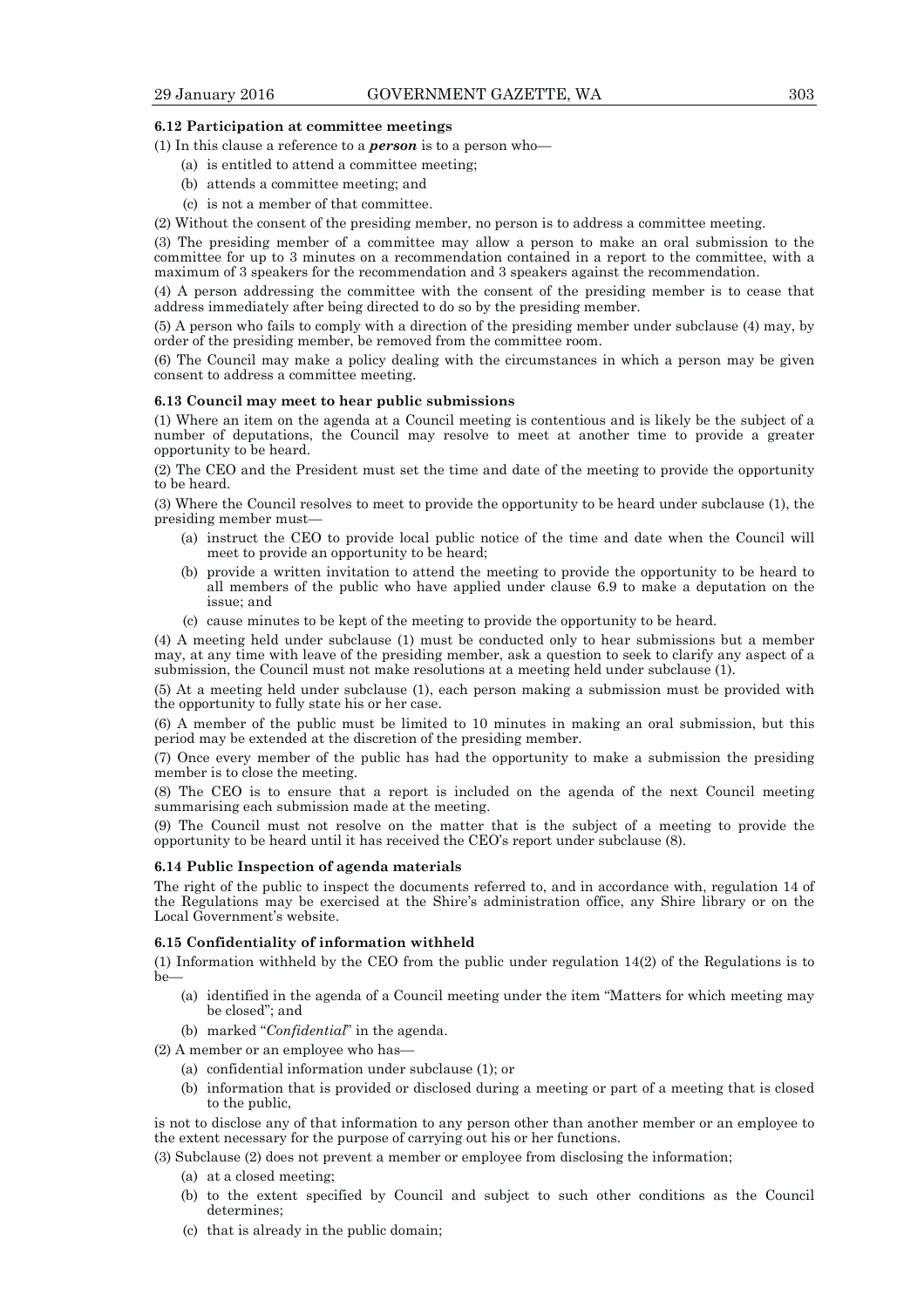- (d) to an officer of the Department;
- (e) to the Minister;
- (f) to a legal practitioner for the purpose of obtaining legal advice; or
- (g) if the disclosure is required or permitted by law.

(4) The Council may by resolution declare that any information withheld under clause 6.15 (1) must remain confidential for a specified period or indefinitely.

#### **6.16 Recording of proceedings**

(1) A person is not to use any electronic, visual or audio recording device or instrument to record the proceedings of the Council, any committee or electors meeting without the permission of the presiding member.

(2) If the presiding member gives permission under subclause (1), the presiding member is to advise the meeting, immediately before the recording is commenced, that such permission has been given and the nature and extent of that permission.

#### **6.17 Standard of conduct**

(1) A reference in this clause to a person is to a person other than a member.

(2) A person at a meeting—

- (a) addressing the Council or a committee must, when invited to speak, extend due courtesy and respect to the person presiding and others at the meeting;
- (b) must not reflect adversely on the character or actions of any member or employee;
- (c) must not impute any motive to a member or employee;
- (d) must not use offensive or objectionable expressions;
- (e) must not create a disturbance, by interrupting or interfering with the orderly conduct of the proceedings, whether expressing approval or dissent, by conversing or by any other means;
- (f) must ensure that his or her mobile telephone or audible pager is not switched on or used; and
- (g) must not behave in a manner that is contrary to section 75 of *the Criminal Code*.

(3) The presiding person may warn a person who fails to comply with this clause.

(4) If—

(a) after being warned, the person acts contrary to this clause, or to this local law; or

(b) the person refuses or fails to comply with a direction by the presiding member,

the presiding member may expel the person from the meeting by ordering him or her to leave the meeting room.

(5) A person who is ordered to leave the meeting room and fails to do so may, by order of the presiding person, be removed from the meeting room and, if the presiding person orders, from the premises.

## **6.18 Right of reply**

(1) A member who is aggrieved by a statement made (including a question asked) by a member of the public at a meeting may, with the leave of the presiding member, reply to that statement.

(2) A reply under this clause is to be confined to a succinct response to the specific part of the statement in respect of which the member is aggrieved.

## **PART 7—QUESTIONS BY MEMBERS**

#### **7.1 With due notice**

(1) A question on notice is to be given by a member in writing to the CEO at least four (4) clear business days before the meeting at which it is raised.

(2) If the question referred to in subclause (1) is in order, the answer is, so far as practicable, to be included in written form in the agenda of the meeting, or otherwise tabled at that meeting.

(3) Every question and answer is to be submitted as briefly and concisely as possible and no discussion is to be allowed thereon, unless with the consent of the presiding member.

#### **7.2 Without due notice**

(1) Members may ask questions relating to an item on the notice paper or on matters related to the good government of persons in the district.

(2) A member requesting general information from an employee at a Council or committee meeting may ask a question without notice and with the consent of the presiding member, may ask one or more further questions of that employee or another employee present at the meeting.

(3) Where possible the employee must endeavour to answer the question to the best of his or her knowledge and ability, however, if the information is unavailable or the answer requires research or investigation, the employee may ask that—

- (a) the question be placed on notice for the next meeting of Council; or committee and
- (b) the answer to the question be given to the member who asked it within 14 days.

(4) Every question and answer—

- (a) is to be brief and concise; and
- (b) is not to be accompanied by argument, expression of opinion or statement of facts, except to the extent necessary to explain the question or answer.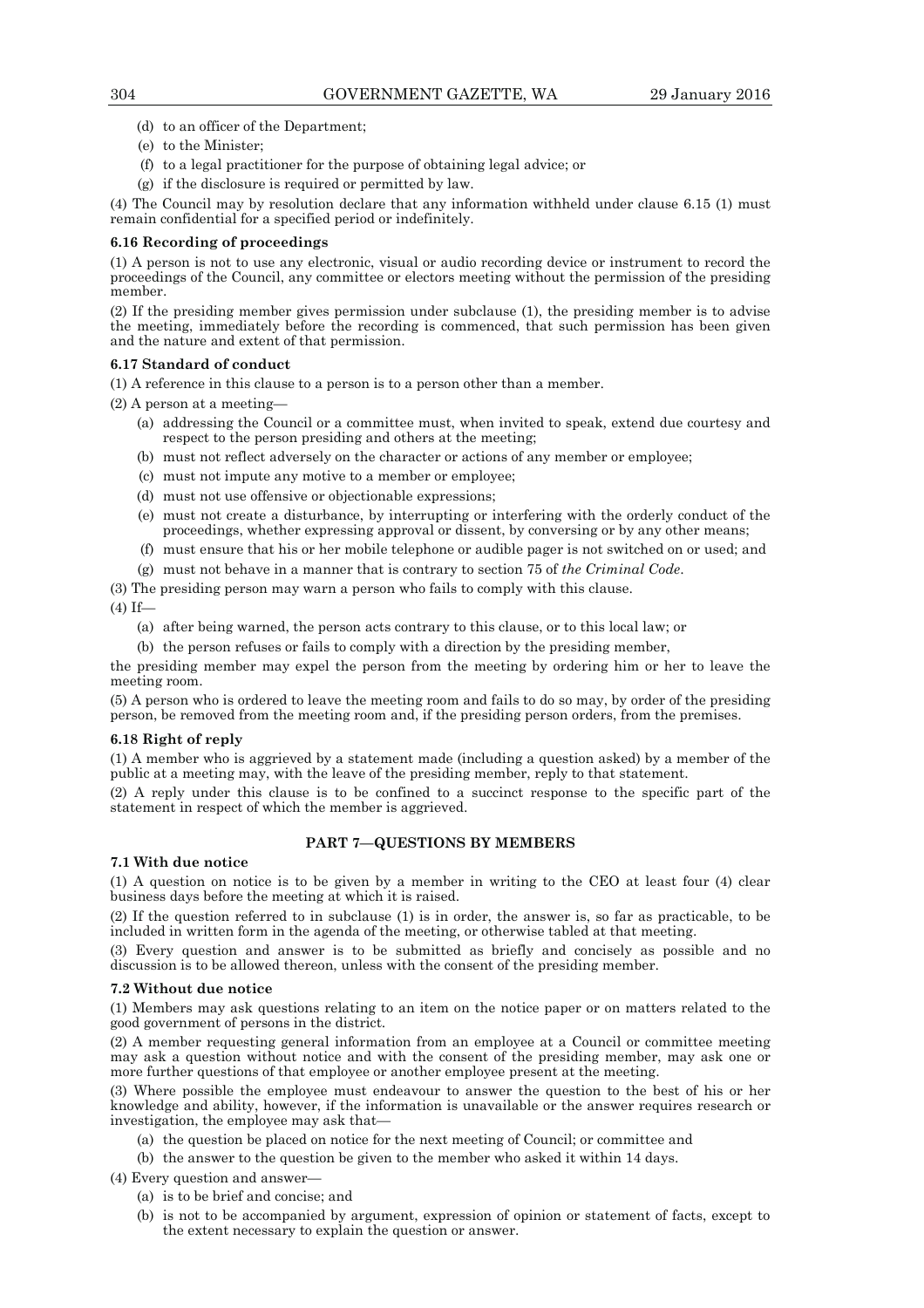(5) In answering any question, an employee may qualify his or her answer and may at a later time in the meeting or at a subsequent meeting alter, correct, add to or otherwise amend the original answer.

## **PART 8—CONDUCT OF MEMBERS**

## **8.1 Members to be in their proper places**

Each person is to occupy his or her position, as allotted by the CEO at each Council or committee meeting.

#### **8.2 Respect to the presiding member**

After the business of a Council or a committee has been commenced, a member is not to enter or leave the meeting without first paying due respect to the presiding member.

#### **8.3 Titles to be used**

A speaker, when referring to the President, Deputy President or presiding member, or a member or employee, is to use the title of that person's office.

## **8.4 Advice of entry or departure**

A member is not to enter or leave the meeting without first advising the presiding member, in order to facilitate the recording in the minutes of the time or entry or departure.

#### **8.5 Members to indicate their intention to speak**

A member of the Council who wishes to speak is to indicate his or her intention to speak by raising his or her hand or by another method agreed by the Council.

#### **8.6 Priority of speaking**

(1) Where two or more members indicate, at the same time, their intention to speak, the presiding member is to decide which member is entitled to be heard first.

(2) A decision of the presiding member under subclause (1) is not open to discussion or dissent.

(3) A member is to cease speaking immediately after being asked to do so by the presiding member.

#### **8.7 Presiding member may take part in debates**

The presiding member may take part in a discussion of any matter before the Council or a committee, subject to compliance with this local law.

#### **8.8 Relevance**

A member is to restrict his or her remarks to the motion or amendment under discussion, or to a personal explanation or point of order.

#### **8.9 Speaking twice**

A member is not to address the Council or a committee more than once on any motion or amendment except—

- (a) as the mover of a substantive motion, to exercise a right of reply;
- (b) to raise a point of order; or
- (c) to make a personal explanation.

#### **8.10 Duration of speeches**

(1) A member is not to speak on any matter for more than 5 minutes without the consent of the Council or a committee which, if given, is to be given without debate.

(2) An extension under this clause cannot be given to allow a member's total speaking time to exceed 10 minutes.

## **8.11 No speaking after conclusion of debate**

A member is not to speak on any motion or amendment—

- (a) after the mover has replied; or
- (b) after the question has been put.

## **8.12 No interruption**

A member is not to interrupt another member who is speaking unless—

- (a) to raise a point of order;
- (b) to call attention to the absence of a quorum;
- (c) to make a personal explanation under clause 8.13; or
- (d) to move a procedural motion that the member be no longer heard (see clause  $11(1)(e)$ ).

## **8.13 Personal explanations**

(1) A member who wishes to make a personal explanation relating to a matter referred to by another member who is then speaking is to indicate to the presiding member his or her intention to make a personal explanation.

(2) The presiding member is to determine whether the personal explanation is to be heard immediately or at the conclusion of the speech by the other member.

(3) A member making a personal explanation is to confine his or her observations to a succinct statement relating to a specific part of the speech at which he or she may have been misunderstood.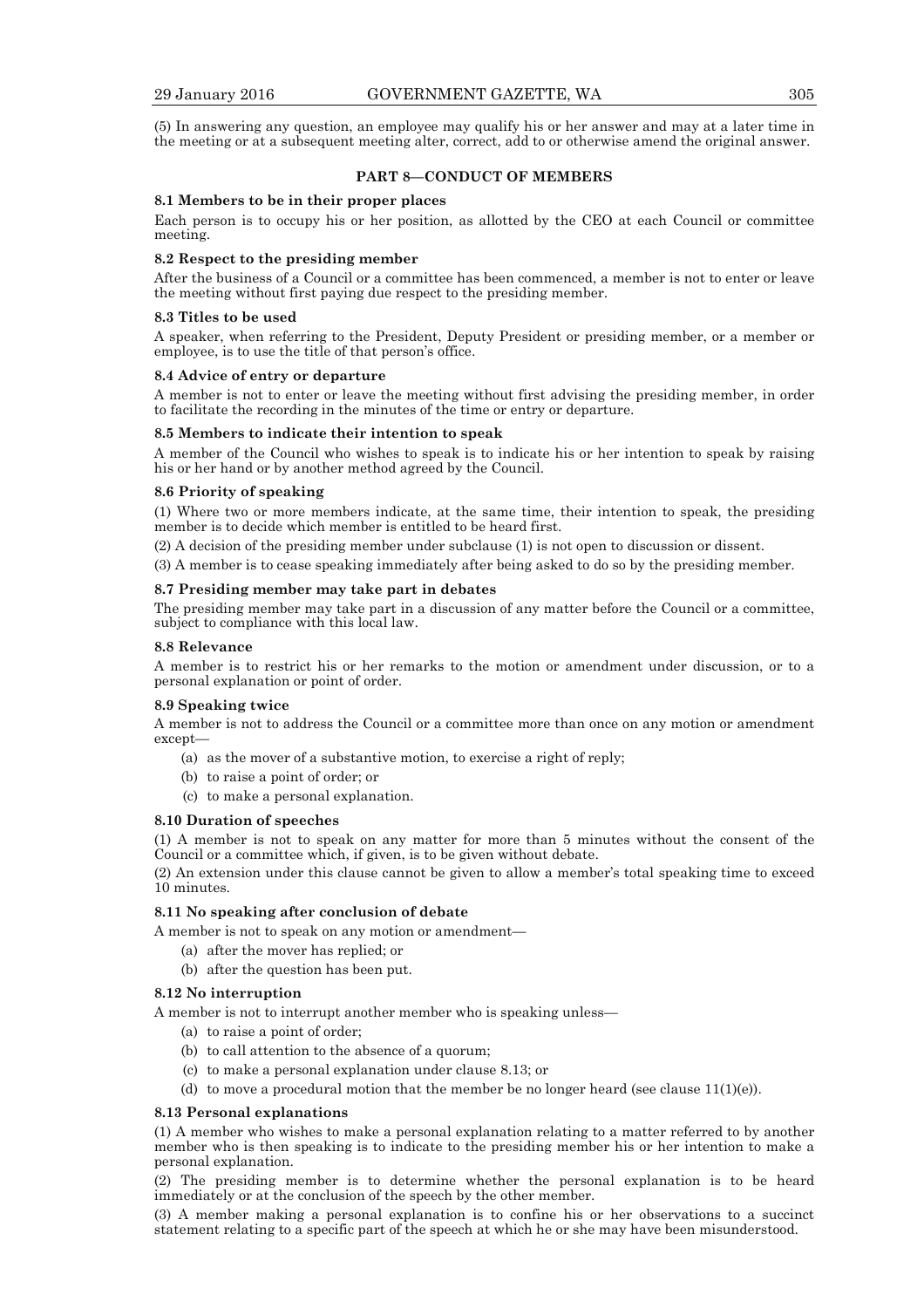## **8.14 No reopening of discussion**

A member is not to reopen discussion on any Council or committee decision, except to move that the decision be revoked or changed.

## **8.15 Adverse reflection**

(1) A member is not to reflect adversely on a decision of the Council or committee except—

- (a) on a motion that the decision be revoked or changed; or
- (b) where the meeting resolves, without debate, that the question then before the meeting cannot otherwise be adequately considered.

(2) A member is not—

- (a) to reflect adversely on the character or actions of another member or employee; or
- (b) to impute any motive to a member or employee, unless the meeting resolves, without debate, that the question then before the meeting cannot otherwise be adequately considered.

(3) A member is not to use offensive or objectionable expressions in reference to any member, employee or other person.

(4) If a member specifically requests, immediately after their use, that any particular words used by a member be recorded in the minutes—

- (a) the presiding member is to cause the words used to be taken down and read to the meeting for verification; and
- (b) the Council or committee may, by resolution, decide to record those words in the minutes.

#### **8.16 Withdrawal of offensive language**

(1) A member who, in the opinion of the presiding member, uses an expression which—

- (a) in the absence of a resolution under clause  $8.15(2)$ 
	- (i) reflects adversely on the character or actions of another member or employee; or
	- (ii) imputes any motive to a member or employee; or
- (b) is offensive or insulting,

must, when directed by the presiding member, withdraw the expression and make a satisfactory apology.

(2) If a member fails to comply with a direction of the presiding member under subclause (1), the presiding member may direct the member to refrain from taking any further part in the debate of that item, other than by voting, and the member must comply with that direction.

## **PART 9—PRESERVING ORDER**

## **9.1 Presiding member to preserve order**

(1) The presiding member is to preserve order, and, whenever he or she considers necessary, may call any member to order.

(2) When the presiding member speaks during a debate, any member then speaking, or indicating that he or she wishes to speak, is to preserve strict silence so that the presiding member may be heard without interruption.

(3) Subclause (2) is not to be used by the presiding member to exercise the right provided in clause 8.7, but to preserve order.

#### **9.2 Point of order**

(1) A member may object, by way of a point of order, only to a breach of—

- (a) any of this local law; or
- (b) any other written law.

(2) Despite anything in this local law to the contrary, a point of order—

- (a) takes precedence over any discussion; and
- (b) until determined, suspends the consideration or discussion of any other matter.

## **9.3 Procedures on a point of order**

(1) A member who is addressing the presiding member is not to be interrupted except on a point of order.

(2) A member interrupted on a point of order is to resume his or her seat until—

- (a) the member raising the point of order has been heard; and
- (b) the presiding member has ruled on the point of order,
- and, if permitted, the member who has been interrupted may then proceed.

## **9.4 Calling attention to breach**

A member may, at any time, draw the attention of the presiding member to any breach of this local law.

## **9.5 Ruling by the presiding member**

(1) The presiding member is to rule on any point of order which is raised by either upholding or rejecting the point of order;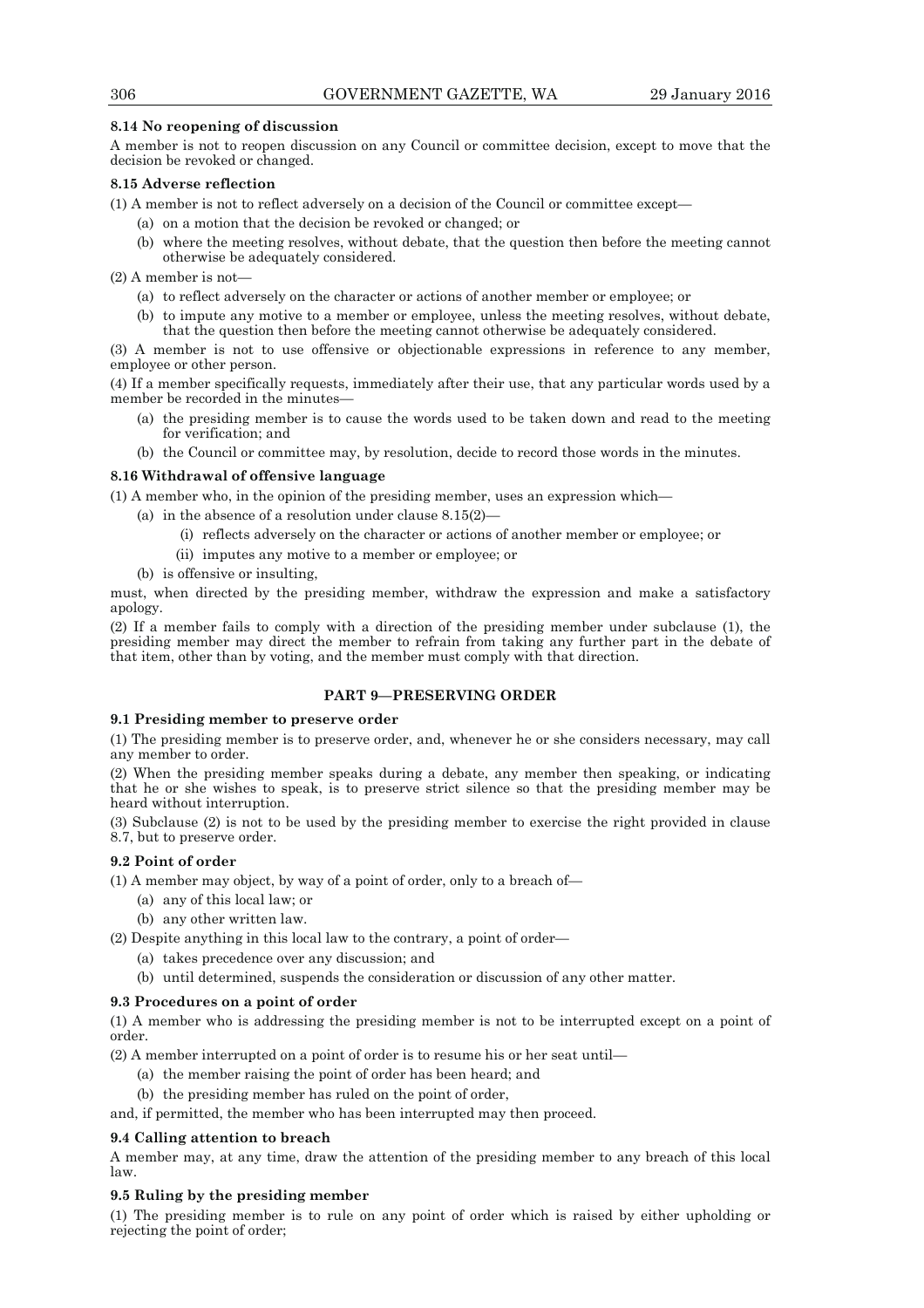(2) A ruling by the presiding member on a point of order is to be final unless the majority of members then present and voting, on a motion moved immediately after the ruling, dissent from the ruling;

(3) Subject to a motion of dissent being carried under subclause (2), if the presiding member rules that—

- (a) any motion, amendment or other matter before the meeting is out of order, it is not to be considered further; and
- (b) a statement made or act done by a member is out of order, the presiding member may require the member to make an explanation, retraction or apology.

#### **9.6 Continued breach of order**

If a member—

- (a) persists in any conduct that the presiding member had ruled is out of order; or
- (b) refuses to make an explanation, retraction or apology required by the presiding member under clause 9.5(3),

the presiding member may direct the member to refrain from taking any further part in the debate of that item, other than by voting, and the member is to comply with that direction.

#### **9.7 Right of presiding member to adjourn**

(1) For the purpose of preserving or regaining order, the presiding member may adjourn the meeting for a period of up to 15 minutes.

(2) On resumption, the debate is to continue at the point at which the meeting was adjourned.

(3) If, at any one meeting, the presiding member adjourns the meeting more than once for the purpose of preserving or regaining order, the second or subsequent adjournment may be to a later time on the same day or to another day.

#### **PART 10—DEBATE OF MEMBERS**

#### **10.1 Recommendations in reports**

(1) Recommendations contained in a committee or employee's report are to be given first priority consideration for adoption by the Council.

(2) Any proposed amendment to a recommendation in a committee or employees's report that is significantly different to the recommendation, is not to be accepted unless a notice of motion in accordance with clause 5.3 has been given by the mover of the proposed amendment.

(3) The Council may by majority decision dispense with requirements of clause 5.1 (2) where the Council is satisfied that the reason for the proposed amendment meets the criteria of *"extreme urgency or other special circumstances"* in clause 5.4 (2).

(4) The requirements for recording of written reasons in the minutes of a meeting for each decision made at the meeting that is significantly different from the relevant written recommendation of a committee or an employee are dealt with in the regulations.

#### **10.2 Alternate motion**

(1) A member may submit an alternative motion for consideration by the Council that differs from a committee or employee's recommendation contained in the meeting agenda.

(2) A member may submit an alternative motion for consideration by a committee that differs from an employee's recommendation contained in a meeting agenda.

(3) A request for an alternative motion must be received by the CEO or their delegate no later than 9.00am on the day of the meeting.

(4) The meeting may by absolute majority dispense with the requirement of clause 10.2 (3) where the meeting is satisfied that that the alternative motion does not—

- (a) reflect a significant departure from the intent of the recommendation; or
- (b) involve a determination of a matter or the exercise of a discretion under the Local Planning Scheme.

#### **10.3 Motions to be stated and in writing**

Any member who wishes to move a substantive motion or an amendment to a substantive motion—

- (a) is to state the substance of the motion before speaking to it; and
- (b) if required by the presiding member, is to put the motion or amendment in writing.
- (c) for complex amendments they must be in writing,

#### **10.4 Motions to be supported**

(1) A substantive motion or an amendment to a substantive motion is not open to debate until it has been seconded.

(2) A motion to revoke or change a decision made at a Council meeting is not open to debate unless the motion has the support required under regulation 10 of the Regulations.

#### **10.5 Unopposed business**

(1) Immediately after a substantive motion has been moved and seconded, the presiding member may ask the meeting—

- (a) if any member opposes it; or
- (b) if any member wishes the mover to speak to the motion before deciding whether to oppose it.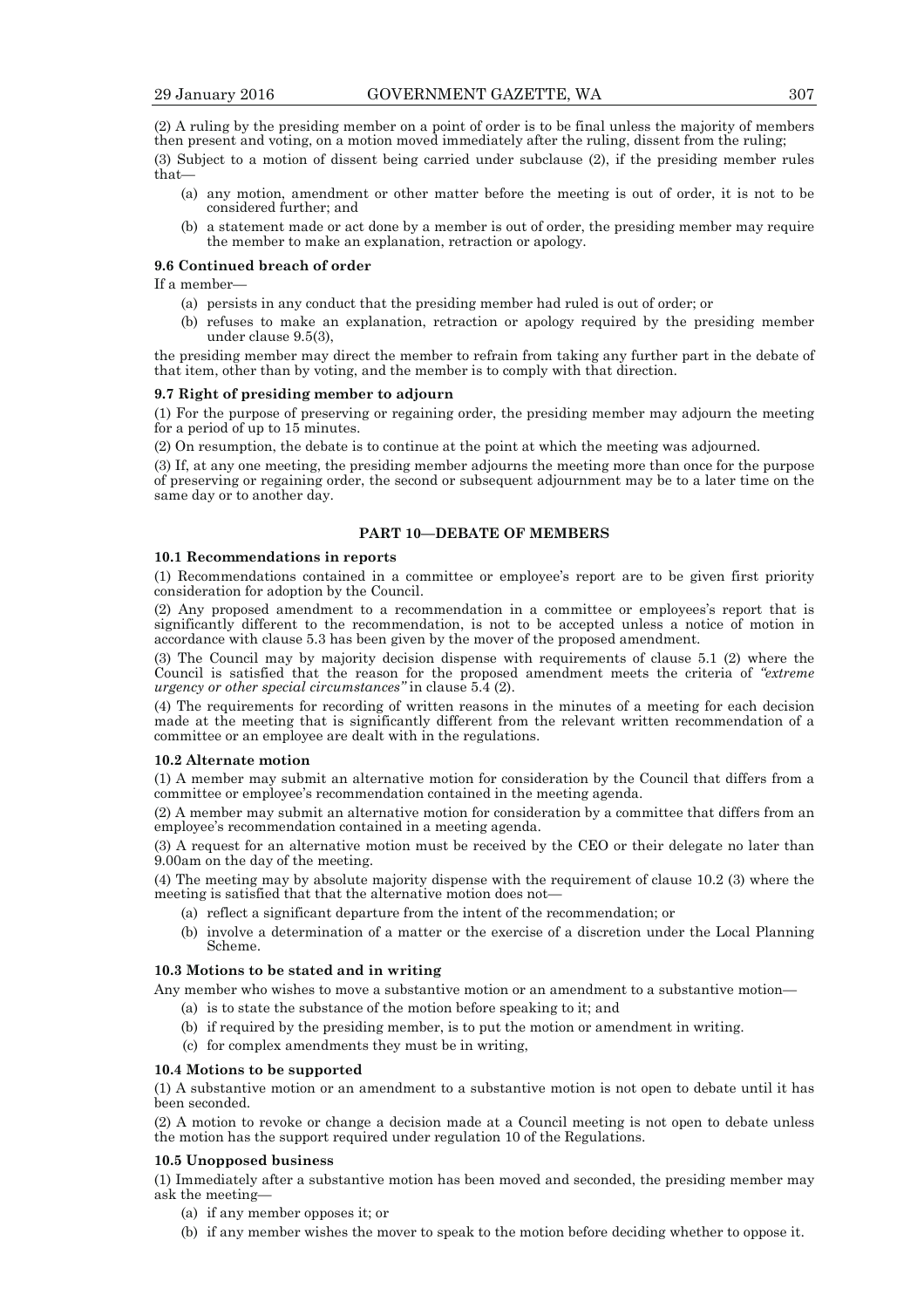(2) If any member wishes the mover to speak to the motion, the presiding member may—

- (a) Call on the mover to speak to the motion; and
- (b) After the mover has spoken to the motion, again ask the meeting if any member opposes it.

(3) If no member opposes the motion, the presiding member may declare it carried without debate and without taking a vote.

(4) A motion declared carried under this clause is to be recorded in the minutes as a unanimous decision of the Council.

(5) If a member opposes a motion, the motion is to be dealt with under this Part.

(6) This clause does not apply to a motion to revoke or change a decision which has been made at a Council meeting.

#### **10.6 Only one substantive motion at a time**

When a substantive motion is under debate at a meeting of the Council, no further substantive motion is to be accepted. The Council is not to consider more than one substantive motion at any time.

#### **10.7 Order of call in debate**

The presiding member is to call speakers to a substantive motion in the following order—

- (a) the mover to state the motion;
- (b) a seconder to the motion;
- (c) the mover to speak to the motion;
- (d) the seconder to speak to the motion;
- (e) a speaker against the motion;
- (f) a speaker for the motion;
- (g) other speakers against and for the motion, alternating where possible; and
- (h) mover takes right of reply which closes debate.

#### **10.8 Limit of debate**

The presiding member may offer the right of reply and put a substantive motion to the vote if he or she believes that sufficient discussion has taken place even though all members may not have spoken.

#### **10.9 Member may require question to be read**

A member may require the question or matter under discussion to be read at any time during a debate, but not so as to interrupt any other member who is speaking.

## **10.10 Consent of seconder required for alteration**

The mover of a substantive motion may not alter the wording of the motion without the consent of the seconder.

#### **10.11 Order of amendments**

Any number of amendments may be proposed to a substantive motion, but when an amendment is moved to a substantive motion, no second or subsequent amendment is to be moved or considered until the first amendment has been withdrawn, carried or lost.

#### **10.12 Form of an amendment**

An amendment must add, delete, or substitute words to the substantive motion.

#### **10.13 Amendment must not negate original motion**

An amendment to a substantive motion cannot negate the original motion or the intent of the original motion.

#### **10.14 Relevance of amendments**

Each amendment is to be relevant to the motion in respect of which it is moved.

#### **10.15 Mover of motion may speak on amendment**

Any member may speak during debate on an amendment in reference to the order set out in 10.7.

#### **10.16 Effect of an amendment**

If an amendment to a substantive motion is carried, the motion as amended then becomes the substantive motion, on which any member may speak and any further amendment may be moved.

#### **10.17 Withdrawal of motion or amendment**

(1) Subject to subclause (2), the Council may, without debate, grant leave to withdraw a motion or amendment on the request of the mover of the motion or amendment and with the approval of the seconder.

(2) Where an amendment has been proposed to a substantive motion, the substantive motion is not to be withdrawn, except by consent of the majority of members present, until the amendment proposed has been withdrawn or lost.

#### **10.18 Right of reply**

(1) The mover of a substantive motion has the right of reply.

(2) The mover of any amendment to a substantive motion has a right of reply.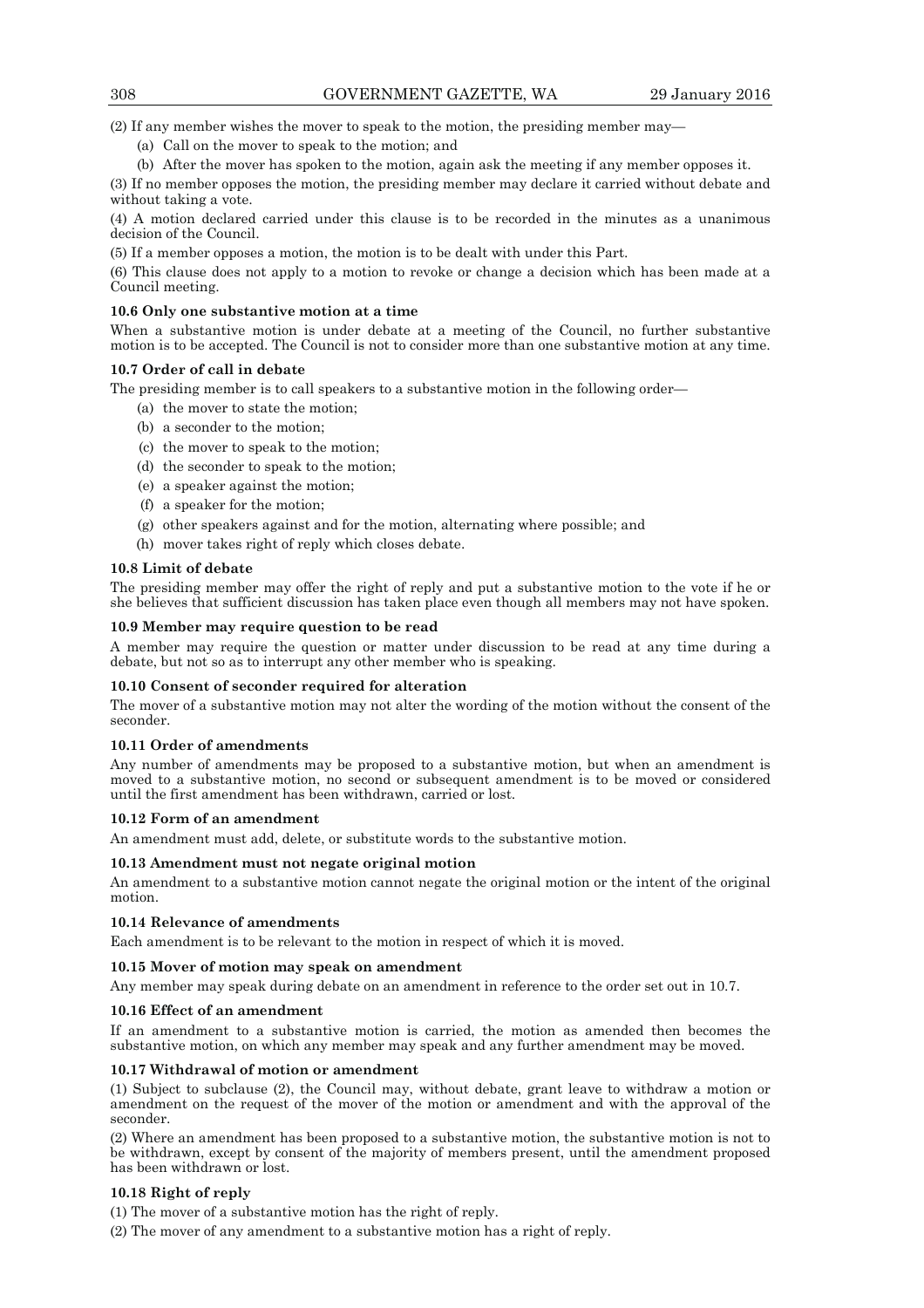(3) The right of the reply may only be exercised—

- (a) where no amendment is moved to the substantive motion—at the conclusion of the discussion on the motion; or
- (b) where one or more amendments have been moved to the substantive motion—at the conclusion of the discussion on the substantive motion and any amendments.
- (4) After the mover of the substantive motion has commenced the reply—
	- (a) no other member is to speak on the question; and
	- (b) there is to be no further discussion on, or any further amendment to, the motion.

(5) The right of the reply is to be confined to rebutting arguments raised by previous speakers and no new matter is to be introduced.

(6) At the conclusion of the right of reply, the substantive motion, or the substantive motion as amended, is immediately to be put to the vote.

#### **10.19 Foreshadowing alternative motions**

(1) Should a member wish to negate a substantive motion and have a meeting consider a new substantive motion on the matter with different intent, the member is to foreshadow the content of the new substantive motion prior to the right of reply.

(2) Should a substantive motion be lost, the presiding member is to call upon the member who foreshadowed the new substantive motion to move the proposed motion.

(3) Once moved and seconded, the foreshadowed motion becomes the substantive motion and the same procedures and rules of debate apply to this motion as any other motion.

(4) If more than one foreshadowed motion is proposed for any item before a meeting, the presiding member is to deal with them in the order in which they were presented.

## **PART 11—PROCEDURAL MOTION**

#### **11.1 Permissible procedural motions**

In addition to the right to move an amendment to a substantive motion, a member may move the following procedural motions—

- (a) that the meeting proceed to the next item of business;
- (b) that the debate be adjourned;
- (c) that the meeting now adjourn;
- (d) that the question be now put;
- (e) that the member be no longer heard;
- (f) that the ruling of the presiding member be disagreed with; and
- (g) that the meeting be closed to the public.

#### **11.2 No debate**

(1) The mover of a motion specified in paragraph (a), (b), (c), (f) or (g) of clause 11.1 may speak to the motion for not more than five minutes, the seconder is not to speak other than to formally second the motion, and there is to be no debate on the motion.

(2) The mover of a motion specified in paragraph (d) or (e) of clause 11.1 may not speak to the motion, the seconder is not to speak other than to formally second the motion, and there is to be no debate on the motion.

#### **11.3 Who may move**

No person who has moved, seconded, or spoken for or against the substantive motion, or any amendment to the substantive motion, may move any procedural motion which, if carried, would close the debate on the substantive motion or amendment.

## **11.4 Procedural motions—right of reply on substantive motion**

The carrying of a procedural motion which closes debate on the substantive motion or amendment and forces a decision on the substantive motion or amendment does not deny the right of reply to the mover of the substantive motion.

## **11.5 Meeting to proceed to the next business**

- The motion "that the meeting proceed to the next business", if carried, has the effect that—
	- (a) the debate on the substantive motion or amendment ceases immediately;
	- (b) no decision is made on the substantive motion;
	- (c) the Council moves to the next item of business; and
	- (d) there is no requirement for the matter to be raised again for consideration.

## **11.6 Debate to be adjourned**

A motion "that the debate be adjourned"—

- (a) is to state the time to which the debate is to be adjourned; and
- (b) if carried, has the effect that all debate on the substantive motion or amendment ceases immediately, but continues at the time stated in the motion.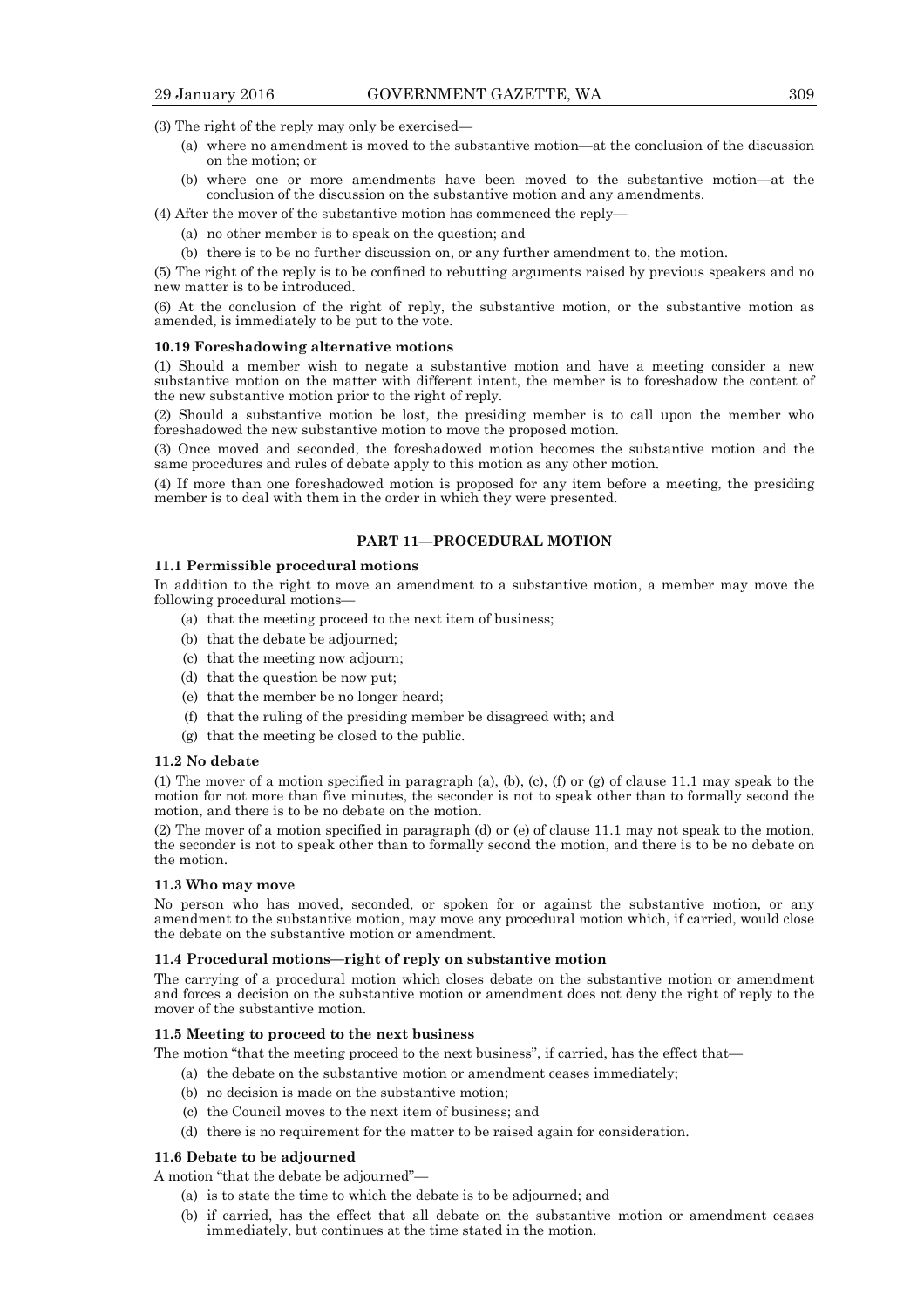#### **11.7 Meeting now adjourn**

(1) A member is not to move or second more than one motion of adjournment during the same sitting of the Council.

(2) Before putting the motion for the adjournment of the Council, the presiding member may seek leave of the Council to deal first with matters that may be the subject of an adoption by exception resolution (see clause 5.6).

(3) A motion "that the meeting now adjourn"—

- (a) is to state the time and date to which the meeting is to be adjourned; and
- (b) if carried, has the effect that the meeting is adjourned to the time and date specified in the motion.

(4) A meeting adjourned under subclause (3) is to continue from the point at which it was adjourned, unless the presiding member or the Council determines otherwise.

#### **11.8 Question to be put**

(1) If the motion "that the question be now put", is carried during debate on a substantive motion without amendment, the presiding member is to offer the right of reply and then put the motion to the vote without further debate.

(2) If the motion "that the question be now put" is carried during discussion of an amendment, the presiding member is to put the amendment to the vote without further debate.

(3) This motion, if lost, causes debate to continue.

#### **11.9 Member to be no longer heard**

If the motion "that the member be no longer heard", is carried, the speaker against whom the motion has been moved cannot speak further on the current substantive motion, or any amendment relating to it, except to exercise the right of reply if he or she is the mover of the substantive motion.

#### **11.10 Ruling of the presiding member to be disagreed with**

If the motion "that the ruling of the presiding member be disagreed with", is carried, that ruling is to have no effect and the meeting is to proceed accordingly.

## **PART 12—DISCLOSURE OF INTERESTS**

#### **12.1 Disclosure of interests**

Disclosure of interests is dealt with in the Act.

## **PART 13—VOTING**

#### **13.1 Question—when put**

(1) Immediately after the debate on any question is concluded and the right of reply has been exercised, the presiding member—

- (a) is to put the question to the Council; and
- (b) if requested by any member, is to again state the terms of the question.

(2) A member is not to leave the meeting when the presiding member is putting any question.

#### **13.2 Voting**

Voting is dealt with in the Act and the Regulations.

## **13.3 Majorities required for decisions**

The majorities required for decisions of the Council and committees are dealt with in the Act.

#### **13.4 Method of taking vote**

(1) In taking the vote on any motion or amendment the presiding member—

- (a) is to put the question, first in the affirmative, and then in the negative;
- (b) may put the question in this way as often as may be necessary to enable him or her to determine whether the affirmative or the negative has the majority of votes;
- (c) may accept a vote on the voices or may require a show of hands; and
- (d) is, subject to this clause, to declare the result.

(2) If a member calls for a show of hands, the result of the vote is to be determined on the count of raised hands.

(3) If a member of Council or a committee specifically requests that there be recorded—

- (a) his or her vote; or
- (b) the vote of all members present,

on a matter voted on at a meeting of the council or committee, the person presiding is to cause the vote or votes, as the case may be, to be recorded in the minutes.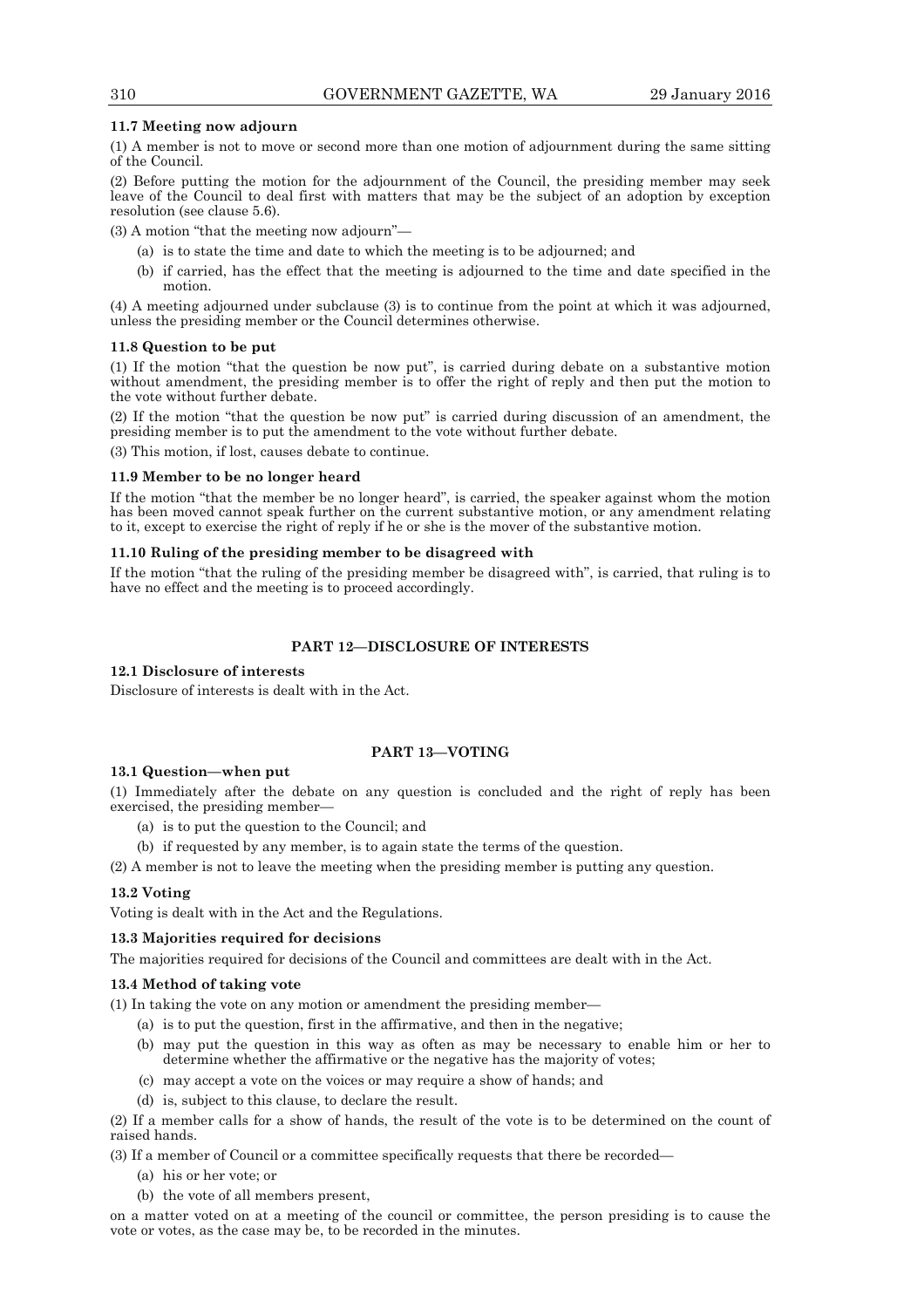## **PART 14—MINUTES OF MEETINGS**

#### **14.1 Keeping of minutes**

The keeping and confirmation of minutes are dealt with in the Act.

#### **14.2 Content of minutes**

(1) The content of minutes is dealt with in the Regulations.

(2) In addition to the matters required by regulation 11 of the Regulations, the minutes of a Council meeting is to include, where an application for approval is refused or the authorisation of a licence, permit or certificate is withheld or cancelled, the reasons for the decision.

## **14.3 Public inspection of unconfirmed minutes**

The public inspection of unconfirmed minutes is dealt with in the Regulations.

#### **14.4 Confirmation of minutes**

(1) When minutes of an ordinary meeting of the Council are distributed for consideration prior to their confirmation at the next meeting, if a member is dissatisfied with the accuracy of the minutes, the member may provide the Local Government with a written copy of the alternative wording to amend the minutes no later than 7 clear working days before the next ordinary meeting of the Council.

(2) At the next ordinary meeting of the Council, the member who provided the alternative wording must, at the time for confirmation of minutes—

(a) state the item or items with which he or she is dissatisfied; and

(b) propose a motion clearly outlining the alternative wording to amend the minutes.

(3) Members must not discuss items of business contained in the minutes, other than discussion as to their accuracy as a record of the proceedings.

## **PART 15—ADJOURNMENT OF MEETING**

## **15.1 Meeting may be adjourned**

The Council or a committee may adjourn any meeting—

- (a) to a later time on the same day; or
- (b) to any other time on any other day, including a time which coincides with the conclusion of another meeting or event.

#### **15.2 Effect of adjournment**

Where any matter, motion, debate or meeting is adjourned under this local law—

- (a) the names of members who have spoken on the matter prior to the adjournment are to be recorded in the minutes;
- (b) debate is to be resumed at the next meeting at the point where it was interrupted; and
- (c) the provisions of clause 8.9 apply when the debate is resumed.

## **PART 16—REVOKING OR CHANGING DECISIONS**

#### **16.1 Requirements to revoke or change decisions**

The requirements to revoke or change a decision made at a meeting are dealt with in regulation 10 of the Regulations.

#### **16.2 Limitations on powers to revoke or change decisions**

(1) Subject to subclause (2), the Council or a committee is not to consider a motion to revoke or change a decision—

- (a) where, at the time the motion is moved or notice is given, any action has been taken under clause 16.3 to implement the decision; or
- (b) where the decision is procedural in its form or effect.

(2) The Council or a committee may consider a motion to revoke or change a decision of the kind described in subclause (1)(a) if the motion is accompanied by a written statement of the legal and financial consequences of carrying the motion.

## **16.3 Implementing a decision**

(1) In this clause—

- (a) *authorisation* means a licence, permit, approval or other means of authorising a person to do anything;
- (b) *implement,* in relation to a decision, includes—
	- (i) communicate notice of the decision to a person affected by, or with an interest in, the decision; and
	- (ii) take any other action to give effect to the decision; and
- (c) *valid notice of revocation motion* means a notice of motion to revoke or change a decision that complies with the requirements of the Act, Regulations and the local laws and may be considered, but has not yet been considered, by the Council or a committee as the case may be.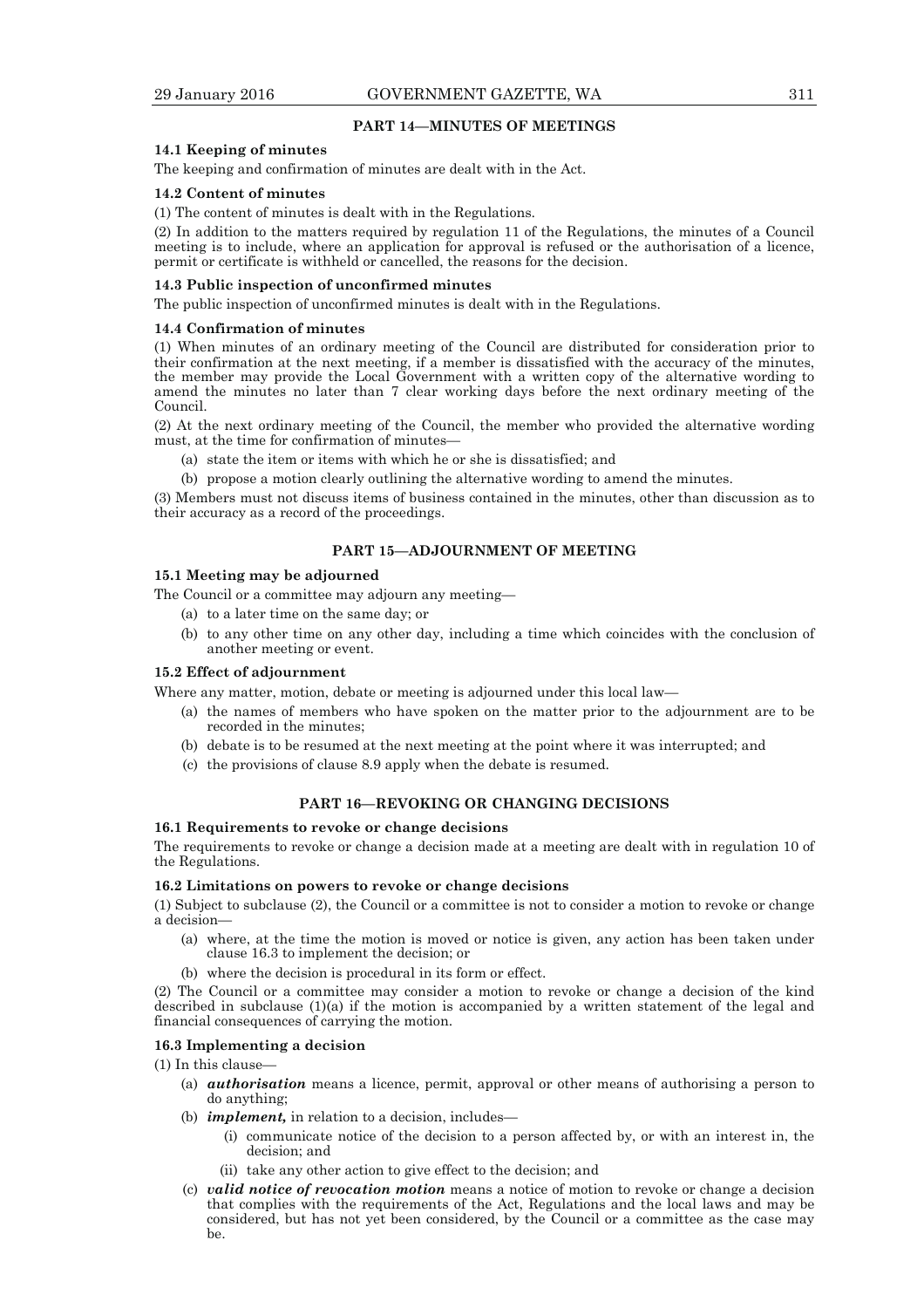(2) Subject to subclause (4), and unless a resolution is made under subclause (3), a decision made at a meeting is not to be implemented by the CEO or any other person until the afternoon of the first business day after the commencement of the meeting at which the decision was made.

(3) The Council or a committee may, by resolution carried at the same meeting at which a decision was made, direct the CEO or another person to take immediate action to implement the decision.

(4) A decision made at a meeting is not to be implemented by the CEO or any other person—

- (a) if, before commencing any implementation action, the CEO or that person is given a valid notice of revocation motion; and
- (b) unless and until the valid notice of revocation motion has been determined by the Council or the committee as the case may be.

(5) The CEO is to ensure that members of the public attending the meeting are informed by an appropriate notice that a decision to grant an authorisation—

- (a) is to take effect only in accordance with this clause; and
- (b) cannot be acted upon by the person who has been granted the authorisation unless and until the decision has been implemented in accordance with this clause.

## **PART 17—SUSPENSION OF LOCAL LAW**

## **17.1 Suspension of local law**

(1) A member may at any time move that the operation of one or more of the provisions of this local law be suspended.

(2) A member moving a motion under subclause (1) is to state the reasons for the motion but no other discussion is to take place.

(3) A motion under subclause (1) which is—

- (a) seconded; and
- (b) carried by an absolute majority,

is to suspend the operation of the clause or clauses to which the motion relates for the duration of the meeting, unless the meeting earlier resolves otherwise.

## **17.2 Where local law does not apply**

(1) In situations where—

- (a) one or more provisions of this local law have been suspended; or
- (b) a matter is not regulated by the Act, the Regulations or this local law,

the presiding member is to decide questions relating to the conduct of the meeting.

(2) The decision of the presiding member under subclause (1) is final, except where a motion is moved and carried under clause 11.10.

## **PART 18—MEETINGS OF ELECTORS**

## **18.1 Electors' general meetings**

Electors' general meetings are dealt with in the Act.

#### **18.2 Matters for discussion at electors' general meetings**

The matters to be discussed at electors' general meetings are dealt with in the Regulations.

#### **18.3 Electors' special meetings**

Electors' special meetings are dealt with in the Act.

#### **18.4 Requests for electors' special meetings**

Requests for electors' special meetings are dealt with in the Regulations.

#### **18.5 Convening electors' meetings**

Convening electors' meetings is dealt with in the Act.

#### **18.6 Who presides at electors' meetings**

Who presides at electors' meetings is dealt with in the Act.

## **18.7 Procedure for electors' meetings**

(1) The procedure for electors' meetings is dealt with in the Act and the Regulations.

(2) In exercising his or her discretion to determine the procedure to be followed at an electors' meeting, the presiding member is to have regard to this local law.

#### **18.8 Participation of non-electors**

A person who is not an elector of the Local Government must not take part in any discussion at an electors' meeting unless the meeting, by resolution, permits the person do so.

#### **18.9 Voting at electors' meetings**

Voting at electors' meetings is dealt with in the Regulations.